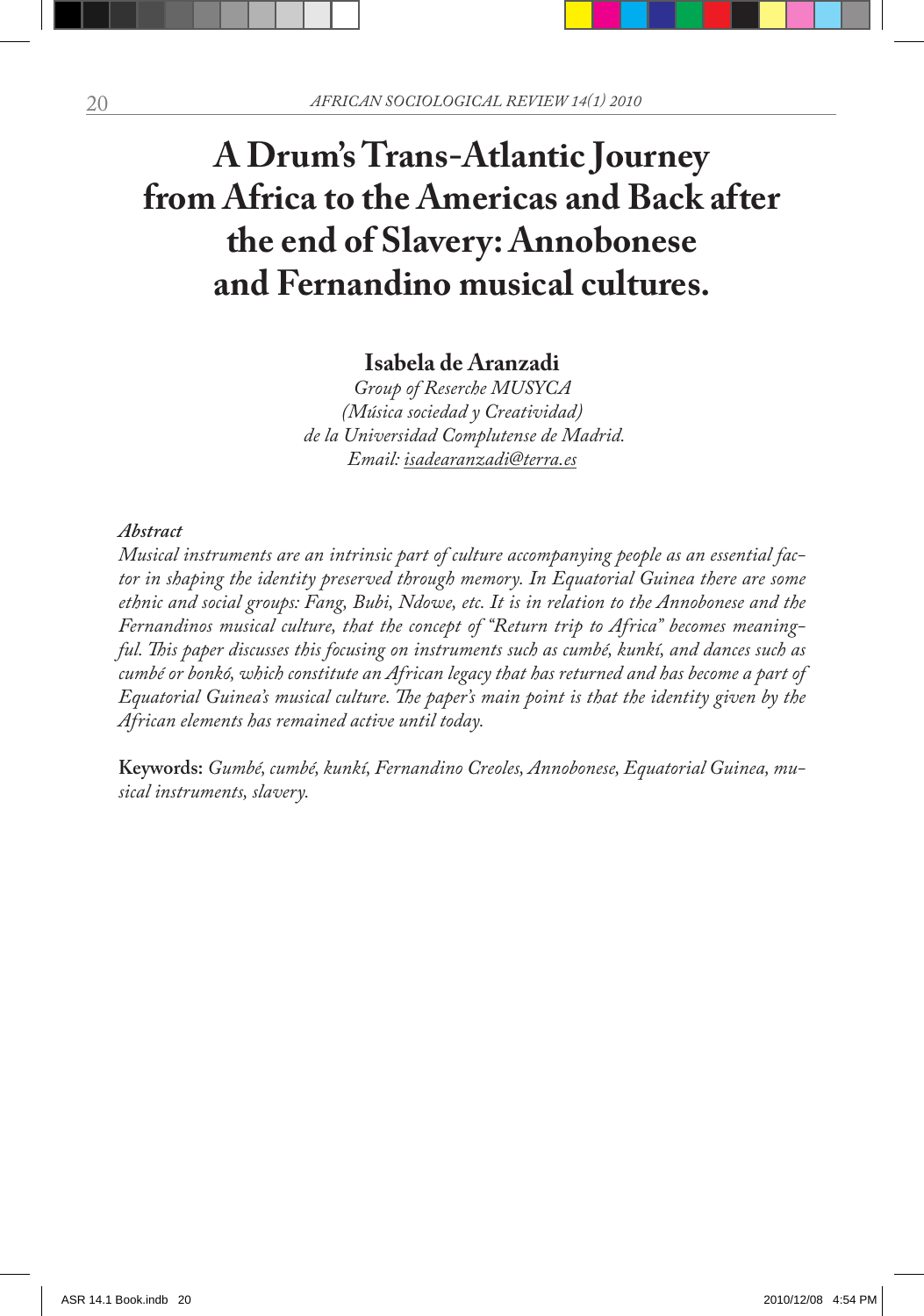## **Introduction**

Musical instruments are an intrinsic and living part of the material culture that travelled with people in their historical development. These material objects have accompanied communities which have travelled in the course of history, migrating for different reasons. These instruments are an essential factor in the shaping of identity preserved through memory, and they also form part of their spirituality. In the American continent, ritual musical objects as symbolic reinterpretation have played a role in granting not only identity but also security to communities after their brutal uprooting from their original social and physical environment. These objects have provided memories, allowing selfrepresentation and relocation through a search of stability in the home.

 The search to recreate a "home" during slavery had an influence in the transmission and reproduction of instruments and music and material culture; for example, following the abolition of slavery at the turn of the  $19<sup>th</sup>$  century, African musical culture was enriched by contributions from newly-freed African slaves from the Americas. It entailed the return of a new sort of "African" culture to the African continent after exposure to European influences on the other side of the Atlantic. The return leg of this journey which began in the nineteenth century, spanned the twentieth century (with genres such as the blues, swing, reggae and Afro-Cuban) and continues to the present day with popular urban music in Africa drawing increasingly on external influences in a globalised world (Aranzadi 2009:36). The *gumbé*, a drum-dance which the Jamaican maroons "gave back" to the African continent in 1800, is the earliest example of a "return trip" phenomenon that shows all the features of African-influenced American music (Collins 2007:1).

There are social groups that have built their identities with contributions from elements that have made a return trip across the Atlantic; examples will include: the Annobonese and the Fernandino Creole people, both inhabitants of Fernando Poo (today's Bioko) and the island of Annobón respectively (Spanish colonies), the inhabitants of Clarencecity (founded in 1827), settlers from Sierra Leone and other African social groups like the Santomeans and Jamaicans (Usera 1848:18). One can also include Cuban settlers who were emancipated and deported from Cuba on many occasions between 1861 and 1897 (Unzueta y Yuste 1947:206-211) (Castro Antolín 1996:45). There is a continuous communication by sea between the little Island of Annobón and the Island of Fernando Po and this does have a profound influence on their musical culture. Of all these possible influences on Fernando Po and later on Annobón, the most important trans-Atlantic cultural currents were those that ran between Jamaica, Cuba and Sierra Leone (influences from the Deep South of the United States would also arrive in Sierra Leone).

In the case of Equatorial Guinea, two elements constitute this journey: one is the *cumbé*/*kunkí*/*kunké*, a square frame-drum adopted by Fernandino and Annobonese, which comes from Freetown Krio culture formed by three groups: Jamaican Maroons,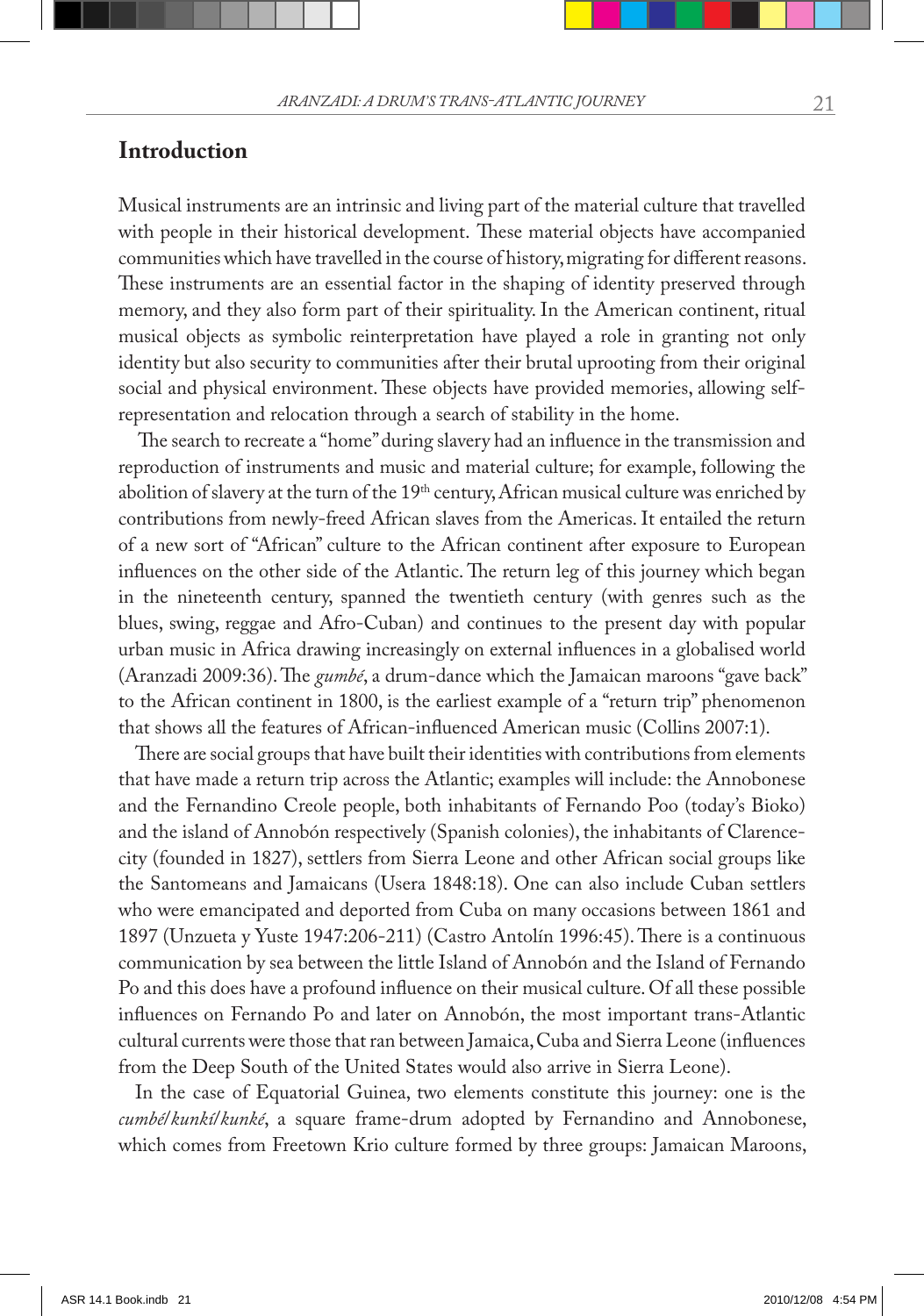U.S. settlers and slaves recaptured from different ethnic groups in Sierra Leone and other parts of Africa. The second element is the *bonkó* or *ñánkue* among Fernandino and latter adopted by the Annobonese, which came from Nigeria via Cuba (where the slaves preserved and transformed it), and directly from Calabar in Nigeria.

These musical objects are not only a reflection of a culture; they are also constituent parts of the processes of self-representation and belonging in a dynamic process of interaction of material culture and societies in motion. They represent a reconfiguration of the Atlantic culture in a complex process of social relations by the coming together of peoples in the colonial situation after the abolition of slavery. In this paper, this "return trip" is explored. The specific focus is the drum and in discussing this, attention is paid to the music that accompanies it. Both are also discussed in some passages within the context of the rituals in which they are used. The paper starts with the discussion of the *gumbé* and expanded in latter sections to include other drums, music and rituals.

#### **1. The** *gumbé* **from Jaimaica**

The first reference to the *gumbé* drum in Jamaica was made in 1774 by the traveler Edward Long, an English planter who lived on the island from 1757 to 1769 (Long 1774 Vol. II: 423), and is mentioned again in Freetown in the 1820s (Harrev 2001:3). Hutchinson (1861:112), the British consul at Fernando Po from 1855 to 1858, describes the *goombee* as one of the "immoral" dances of the inhabitants of Freetown.<sup>1</sup> It is known by different names: *gome* (Ghana), *gube* (Mali), *goumbe* (Côte d'Ivoire), *kumbeh* (Nigeria), *maringa* or *malinga* (Congo), etc. In the Bahamas, Trinidad or Jamaica it is known as *gombe*, *gombay*, *bench drum*, *gumbá*, *goomba*, *goombah*, *gamby*, *goombeh*, *goombey*,*goombay*, *gumbay*, *gumbe*, etc. (Aranzadi 2009:144). The *gumbé* supplied an important building block for various 20th century African acculturated popular music genres such as the *makossa* of the Cameroons, or Yoruba *juju* music (Collins 2007:181).

In Fernando Poo (now Bioko), we can attempt to find the Jamaican legacy in two contexts: through Jamaicans who came to the island or as a result of the contribution of the Krio culture which was taken from Freetown to Clarence (today's Malabo). The black Jamaican missionaries who landed at the Island with John Clark (who supported the repatriation of Jamaican blacks to the African continent) were qualified schoolteachers prepared to educate the population (Martín del Molino 1993:103). They lived in many parts of the island between 1844 and 1846 (Sundiata 1972:170).

On the island of Jamaica, the maroons (slaves who had escaped to the mountains) used a drum known as the *gumbé*. They formed communities which preserved their own culture for two-hundred years in a constant struggle for survival in the face of British rule. The city of Freetown, founded in 1787 in order to accommodate the emancipated slaves, received a group of 550 of these maroons in 1800 (Rankin 1836 Vol. I: 108).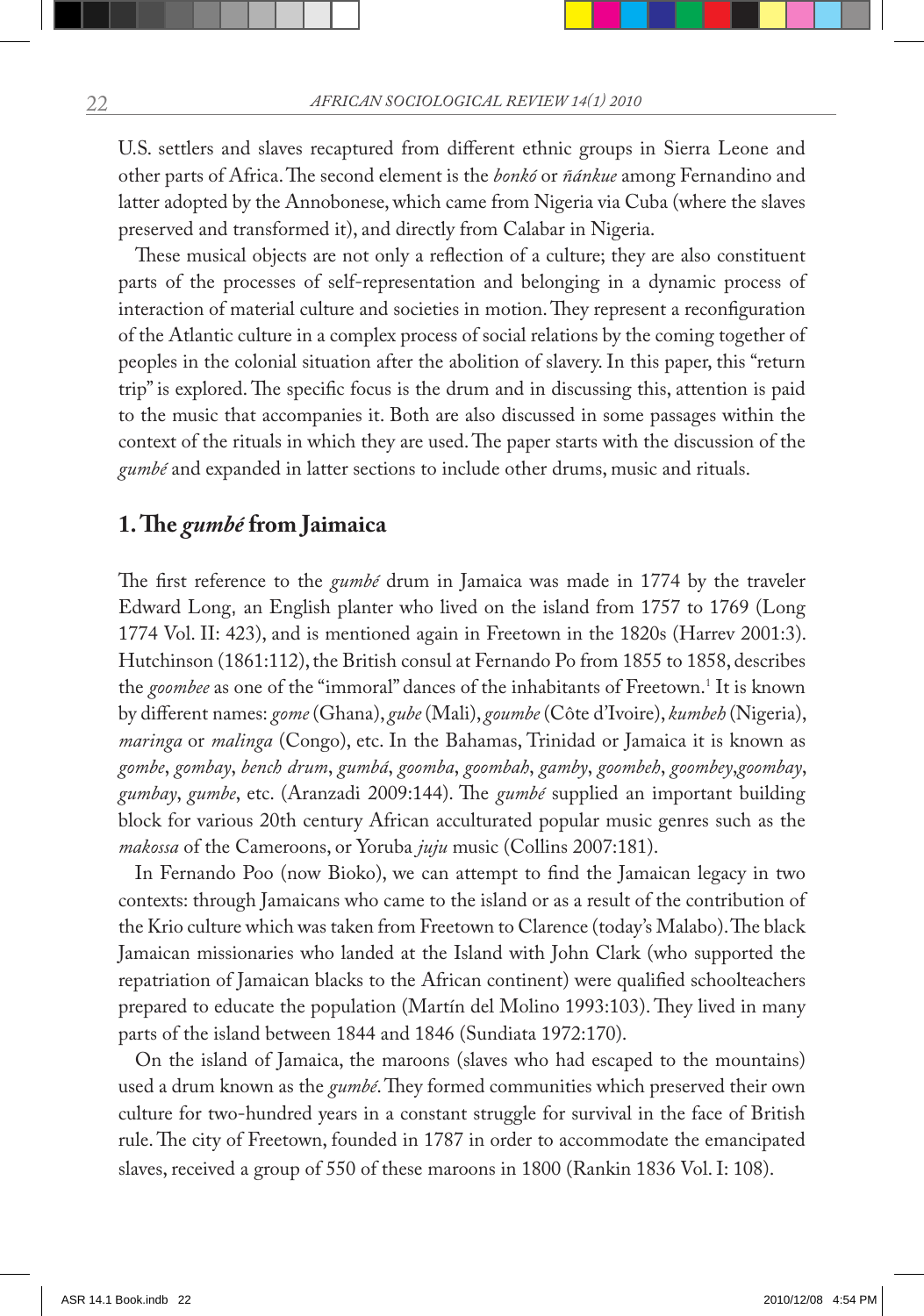

Jamaican *Gumbé*. Photo: Kenneth Bilby

Having been betrayed after a peace treaty, they were taken by the British to Nova Scotia in 1796 and to Freetown four years later.<sup>2</sup> The *gumbé*, a square drum with legs, is an important cultural symbol for these maroons as it is associated with the invocation of their ancestors (Bilby 2007:15), and played an important role in the  $18<sup>th</sup>$  century, in their fight for freedom against the British. It was used for the communication of messages and also to warn them of future attacks being planned by the British. The sound of these drums provoked a trance from which these premonitions were made (Lewin 2000:160).

The *gumbé* is still used today by the descendants of the maroons in Jamaica. Currently the *gumbé* enjoys a continuing presence in Krio culture in Sierra Leone. This drum is also still used Freetown to enter into a trance and predict the future in events such as baptisms and weddings.<sup>3</sup> *Goombay* has also been influential on three of Sierra Leones's 20<sup>th</sup> century popular dance-music styles: namely assiko, maringa and milo jazz (Collins: 2007:180).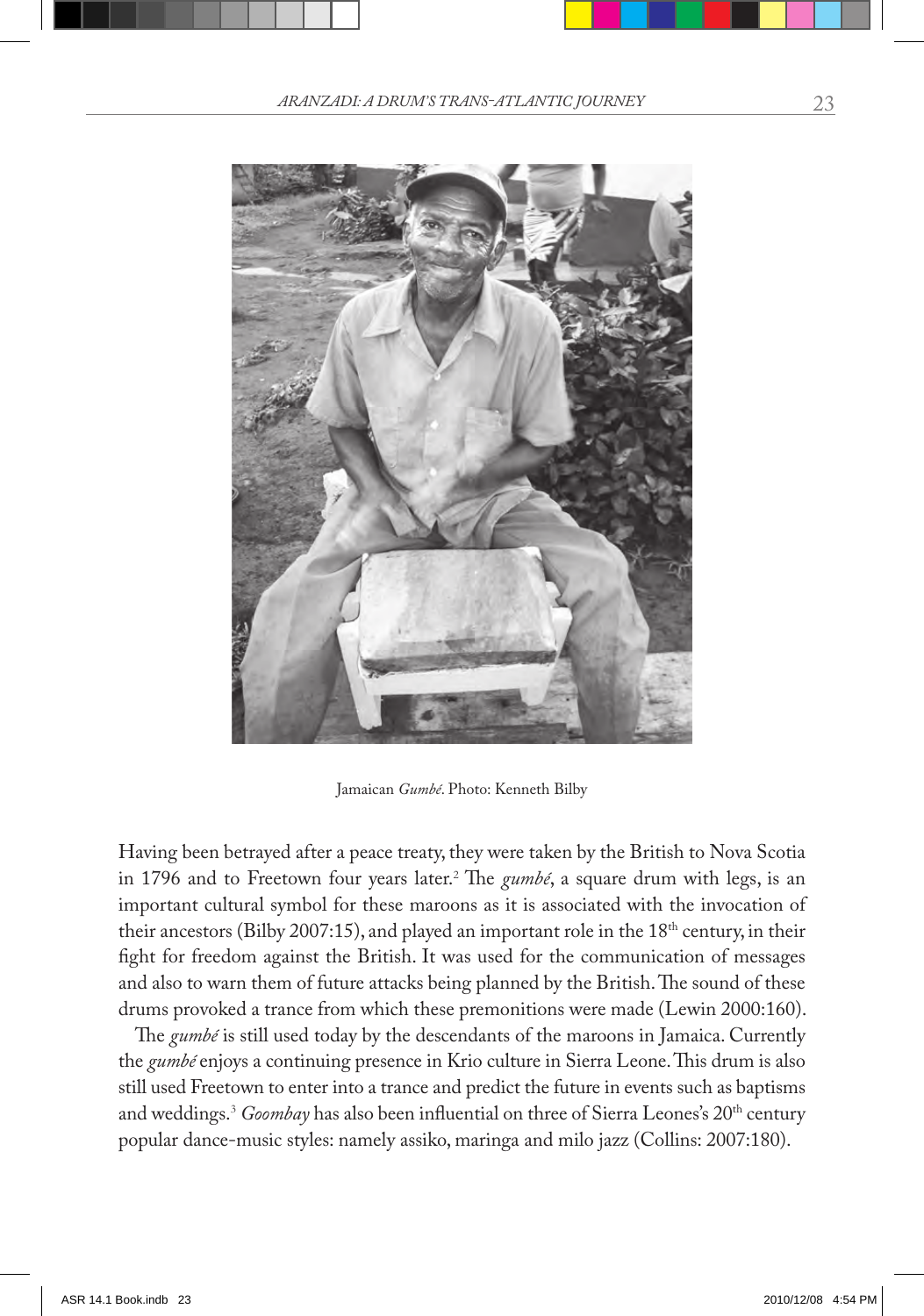

Of the two possible routes of Jamaican influence, the most likely is that the Annobonese *cumbé* dance-drum arrived via Sierra Leone, since the Annobonese playing technique of using the heel of the foot is not the norm in Jamaica, where it is held between the knees. In Sierra Leone, according to Van Oven, the drum is currently played both ways (Harrev 1998 [1987]: 11). The possibility of a direct route is unlikely due to the prohibition of drums and dances by the Baptists in Fernando Po (Lynn 1984:273), however, it is clear that the *gumbé* spread from Freetown to several other African countries just as the Krio language (Pidgin English), which also spread from Freetown. In relation to the Krio language, one needs to mention that Equatorial Guinea has its own distinctive Pidgin (Morgades 2007:31). However, in the twentieth century, the pidgin language remained an important vehicle of communication in Bioko: "only a few spoke Spanish [in 1917]" (Bravo Carbonell 1917:46) and over 120,000 workers, mostly Nigerian (Igbo, Ibibio and Efik) were imported from the 1940s to the mid-1960s (Sundiata 1996:181-182).

## **2. The** *Cumbé* **Iin Annobon**

Owing to the uninterrupted influx of workers and especially of artisan carpenters<sup>4</sup> Equatorial Guinea would be added to the list of countries to which the *gumbé* would spread. It is a drum with legs and a double frame and wedges on the back to hold the drum skin taut. It is made using modern carpentry techniques with screws on the side to hold the drum skin to the frame. In addition tools such as the saw have been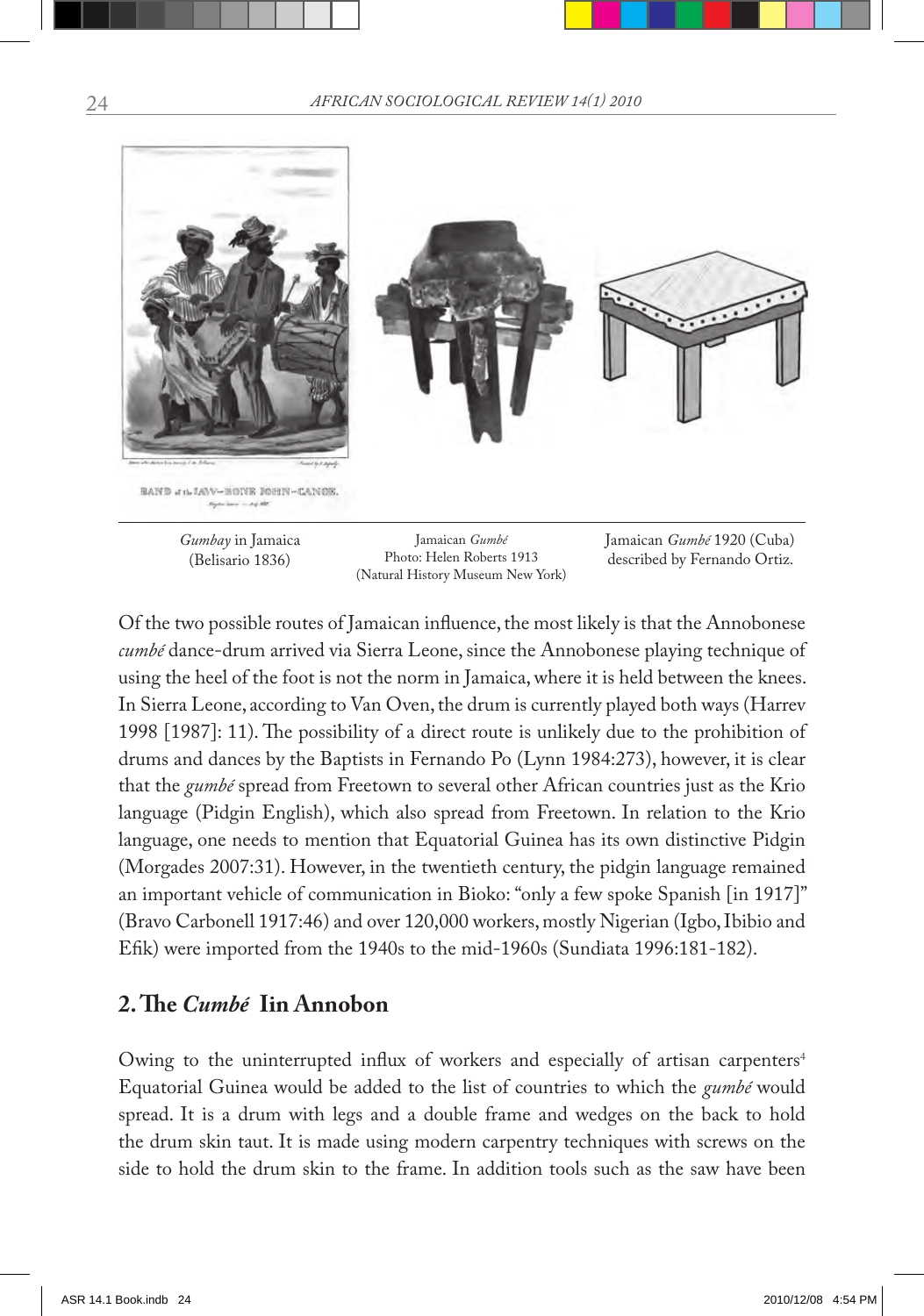used in various countries as musical instruments including Equatorial Guinea where the Fernandino used a saw accompanying the square drum with legs<sup>5</sup>. The *cumbé* is part of the traditional Annobonese musical culture and was known as *kunkí* by the Fernando Poan Creole people. The Bubi who live in the north of the island have been influenced by the Fernandino, and have used and called it *kunké*. 6



Annobonese *Cumbé* (with larger *cumbé*, little *tambalí* and *chin*) Photo: Isabela de Aranzadi

As mentioned earlier, the *gumbé* spread from Freetown to different countries in Central and Western Africa. Among these countries was Ghana where it has become absorbed into different musical styles as 'gome', the neo-traditional simpa music, the neo-traditional gahu music and was introduced into konkoma highlife groups" (Collins 2007: 181). A specific example would be a musical group called "Kpehe Gome Group" in Ghana which used the drum. The group was formed in 1954 with the *Ga* fishermen who returned from Fernando Po (Collins 2007:5). In fact, according to Hampton (1979) the *gome* was taken to Ghana by Ga workers returning from Santa Isabel (Malabo). It was introduced via Fernando Po in the 1940s and 50s. The songs that were accompanied by the use of the drum were in Pidgin English, sung by workers of multiethnic origin in Fernando Po, and were meant as entertainment on the day of rest, usually, Sunday (Hampton 1979:5). The Ghanaian workers learned the use of the drum and the songs from the Sierra Leonean and other West African workers who were in the city of Santa Isabel. The *cumbé* drum from Annobón is exactly the same as the *gome* of Ghana and the *gumbé* of Freetown, where it still constitutes a sign of identity among the krio people. A musician from Sierra Leone (grandson of the great musician Ebenezer Calender who played the *gumbé*), who listened to some recordings of the Annobonese *cumbé*, confirmed that this resembles the "old style" of *goombay* music in Freetown.<sup>7</sup> Maringa,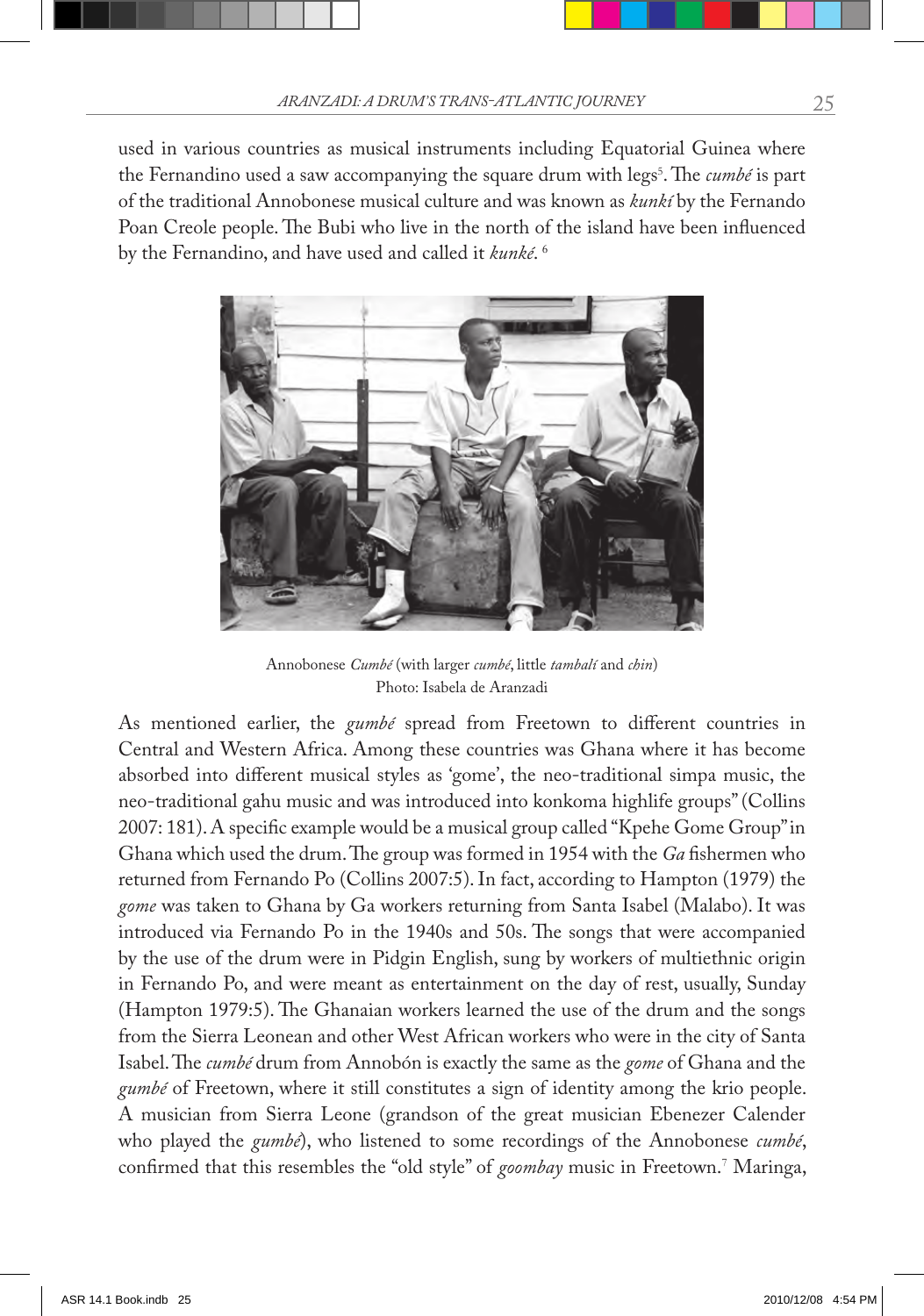associated particularly with the late famous Freetown guitarist Ebenezer Calender, utilises the giant goombay frame-drum upon which a player sits (Collins 2007: 180).



*Gumbé* in Sierra Leone Photo: Kenneth Bilby

Annobonese *Cumbé* Photo: Isabela de Aranzadi

*Gome* in Ghana Photo: Flemming Harrev

Comparing the scores of the Ghanaian *gome* (Rentik 2003:35) and those of the Annobonese *cumbé* (Aranzadi 2009:138), we may deduce in both, the use of the afro-Caribbean rhythm patterns employed in many Cuban rhythms. In the case of the Annobonese *cumbé*, the *katá* (two sticks which are struck against each other and which accompany the *cumbé*) produces the pattern. As far as the *gome* is concerned, the pattern is longer and is played by a bell.

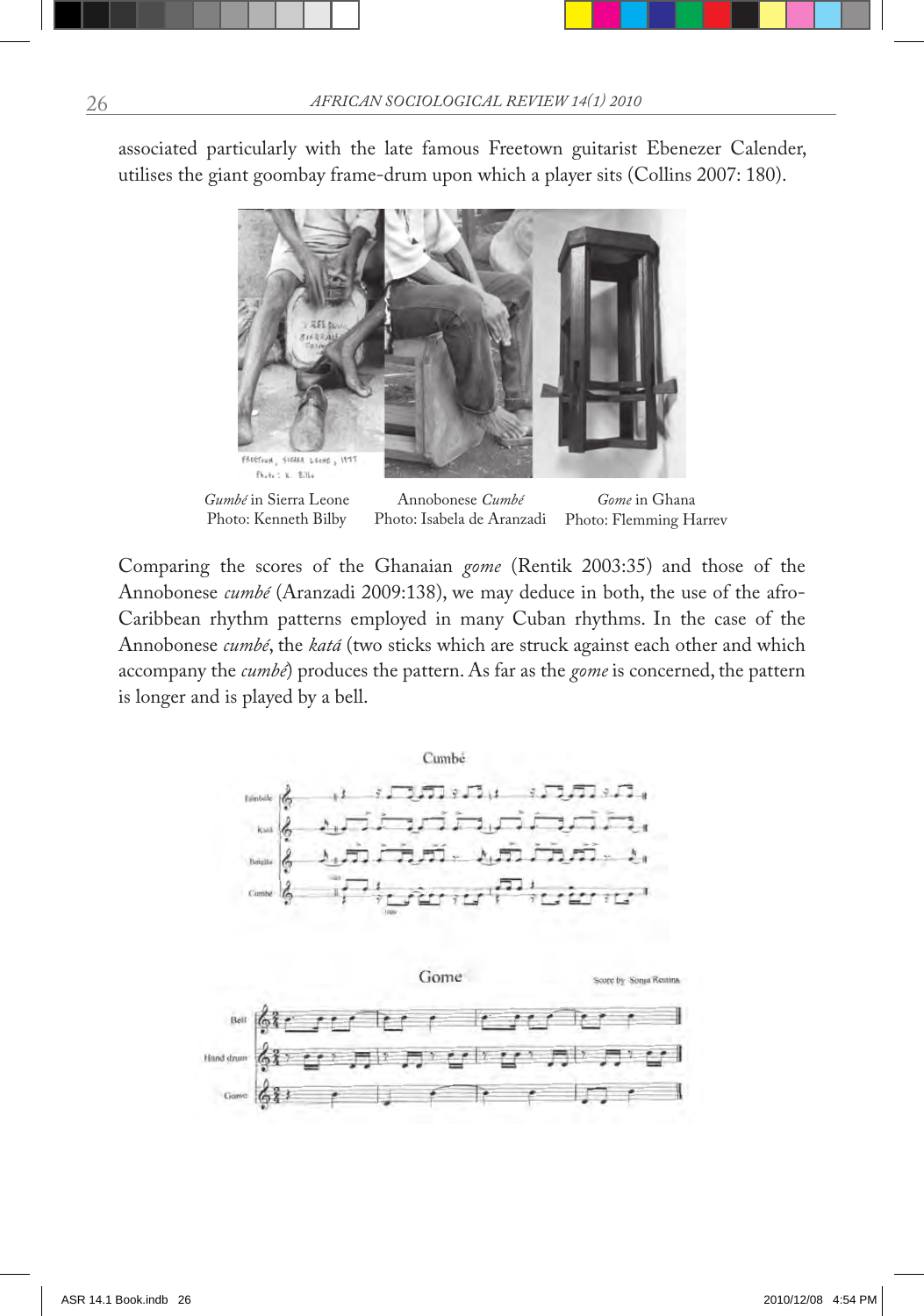The Annobonese *cumbé* is a dance with a clear element of courtship, present in Europe since the age of "courtoisie" in the Middle Ages, a markedly Western phenomenon. In 1826 there is reference to a dance whose only accompanying instrument was the *goombeh (gumbé)* drum. Williams describes it in Jamaica in 1826 as a kind of bolero, a "dance of love" as they called it (Lewin 2000:94). The *cumbé* is usually danced by couples (Aranzadi 2009:144) but on the African continent it is more common for dances to be either exclusively for men or exclusively for women.



Annobonese couple dancing the *cumbé* in Palé (Annobón) Photo: Isabela de Aranzadi

It is a slow dance. It begins with all participants standing still on flat ground, forming a circle, and in pairs. One of them leads the dance and can be either at the centre or in a pair in the circle. At the start of the dance men and women stand in a circle, alternating between men and women. The *cumbé* drum is played with only the hands until the moment known as the *punt*, marked by the rhythm of all the drums (the leader of the dance is called *pe punt*). From that moment onwards it is also played with the heel of the foot and the music acquires a greater dynamism and energy. At that moment, the women turn around and stand facing the men in pairs, when the leader of the dance gives the signal. This dance is practiced at festivals (especially on Saint Anthony's Day) and commemorations and often takes place in the town square of Palé, the most important village on the island situated in the north of Annobón (Aranzadi 2009:145).

For the Annobonese it constitutes a sign of identity and they respect it as the tradition of their elders in the same way as the other major traditions in Annobón such as *sanguitá* or *dadj'i.* This is a mixed age group. They perform the *dadj'i* dance in weddings and funerals of some members of the same age group (Aranzadi 2009:128-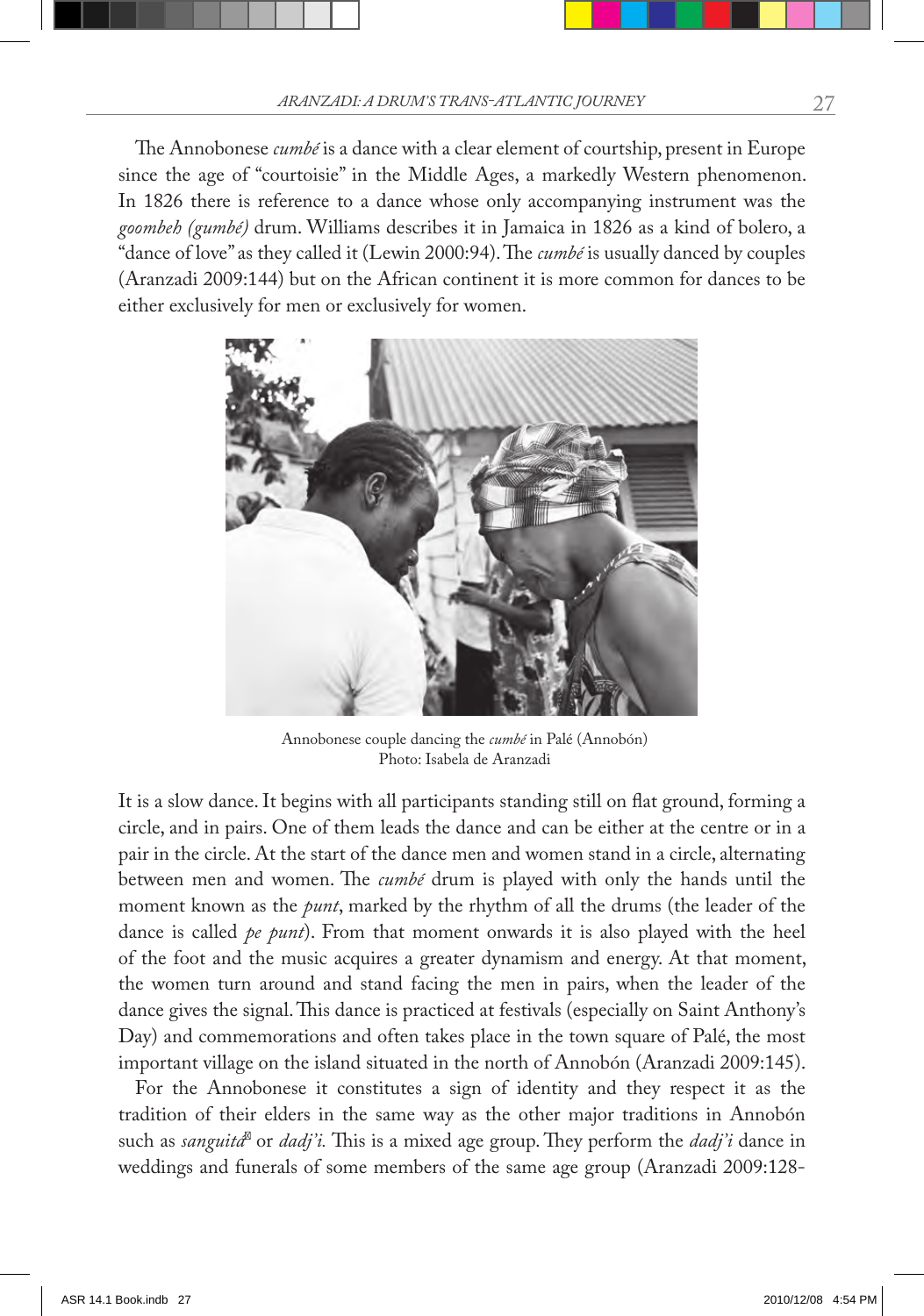143), (Panadés 2007:117-124). In *dadjì* funerals, they dance with stick of the same size as the deceased's. The stick is brought out in the final death ceremonies" (Elá 2005:15). The only instrument in this dance is the little tambourine, the *tambalí*.

For decades many Annobonese have migrated to the island of Bioko in search of work and they have preserved the dances of *cumbé* and *dadj'i*. Recently incorporated into Christian rites are some instruments such as the *tambalí* or drums from *mamahe* / *bonkó* of Annobon such as the *rolin,* singing in fa d'ambô with their own rhythms. In the "Claretianos" church (Malabo) one can witness the Annobonese mass today. Each ethnic group has its own mass in its own language rhythms and musical instruments (Fang, Bubi, Kombe, Creole-Nigerian).



Annobonnese *Cumbé*. Photo: Isabela de Aranzadi

The accompanying instruments are two drums, the *cumbé* which provides the base rhythm and whose sound is deep and powerful (large in size, it is played with the hands and with the heel of the feet) and the *tambalí* square tambourine of a similar construction as the *cumbé* which is played with two thin sticks *(öpá tomböl)*. The *tambalí* that is used is the *doblá,* whose sound is higher-pitched. To accompany the drums they use two idiophone instruments; the *chin* (iron sheet which is struck), and the *katá* (two thick sticks which are struck against each other). When they do not have a *chin*, they use bottle to produce a beat�. The *cumbé* provides the base rhythm and the *tambalí* makes the solos, playing polyrhythms over the ostinatos produced by the *chin* and the *katá*.

The Annobonese especially admire the elegance of the older generations in the *cumbé*dancing. The songs have been adapted and are sung in *fa d"àmbö* (a Creole Portuguese). They are composed by a member of the community and are incorporated into the traditional body of popular folk songs. The transmission of knowledge to do with the handling of instruments has an initiation component, managed by a "dad" who is familiar with the rhythms and who must "bless" the person being initiated. The person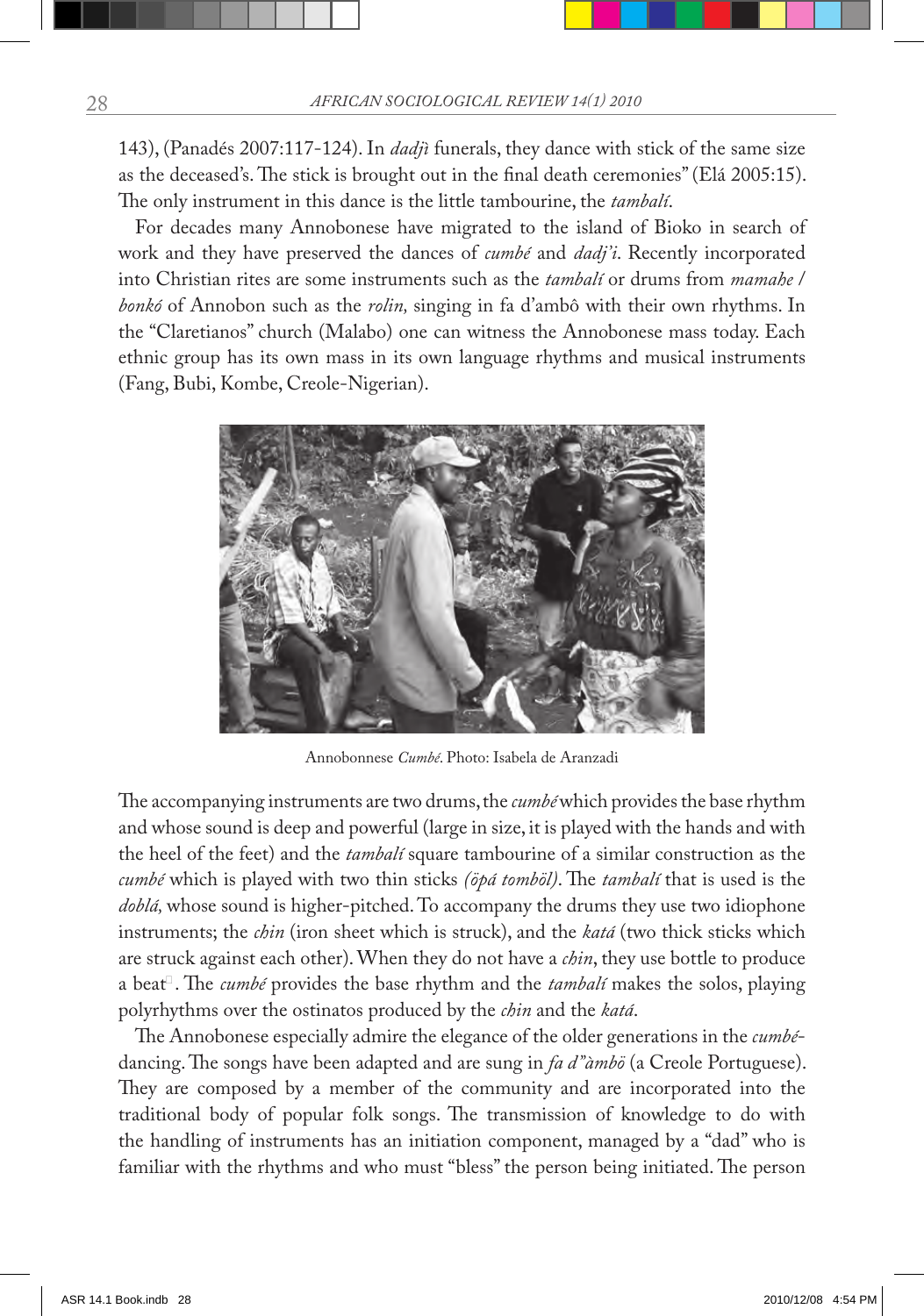being initiated carries an offering and will be summoned to play the *cumbé* from that moment onwards. "Papá Pavil'a"<sup>1</sup> was the master and initiator of the few musicians who currently play this drum in Annobón and Malabo.

# **3. The Bubis have no Drums but Bells**

There has been some authors such as Crespo (1950:150) and Manfredi (1949: 104-108), who describe a square drum in the 1950s among the Bubi. However, in Bubi tradition the drum has not been used. Although in some cases such as in the Aymemi dictionary, the term "drum" is translated as *ribetté* (1928:313), this Bubi word was used to designate the log or *mölëlo* used in the funeral ceremony of the same name, accompanying the songs of praise. The life of this trunk was short as it only lasted as long as the funerals. The *mölëlo* began at sunset, firstly with the sounding of the spirit's name by the sacred trumpet. The *mölëlo* ceremonies lasted between four and sixteen days depending on the importance of the dead person's spirit. The trunk or *ribetté* or *mölëlo* was played furiously so as to make it "talk" and at the end of the funeral rites came the "smashing" of the trunk into pieces which was then thrown into a hidden ravine. The total disappearance of the *mölëlo* indicated that all memory of the spirit's material presence in the world had been wiped out (Martín del Molino 1989:139-142).



The *elëbbó* (Bubi bell). Baumann 1888

The Bubi drum that these authors describe in detail was therefore an acculturation from the Creoles due to the influence of a powerful group existing on the island. The Bubi have no drums, but bells. According to the inhabitants of Moka, in the south of Bioko, the drums carried by West African workers coming to the island, "bothered" the spirits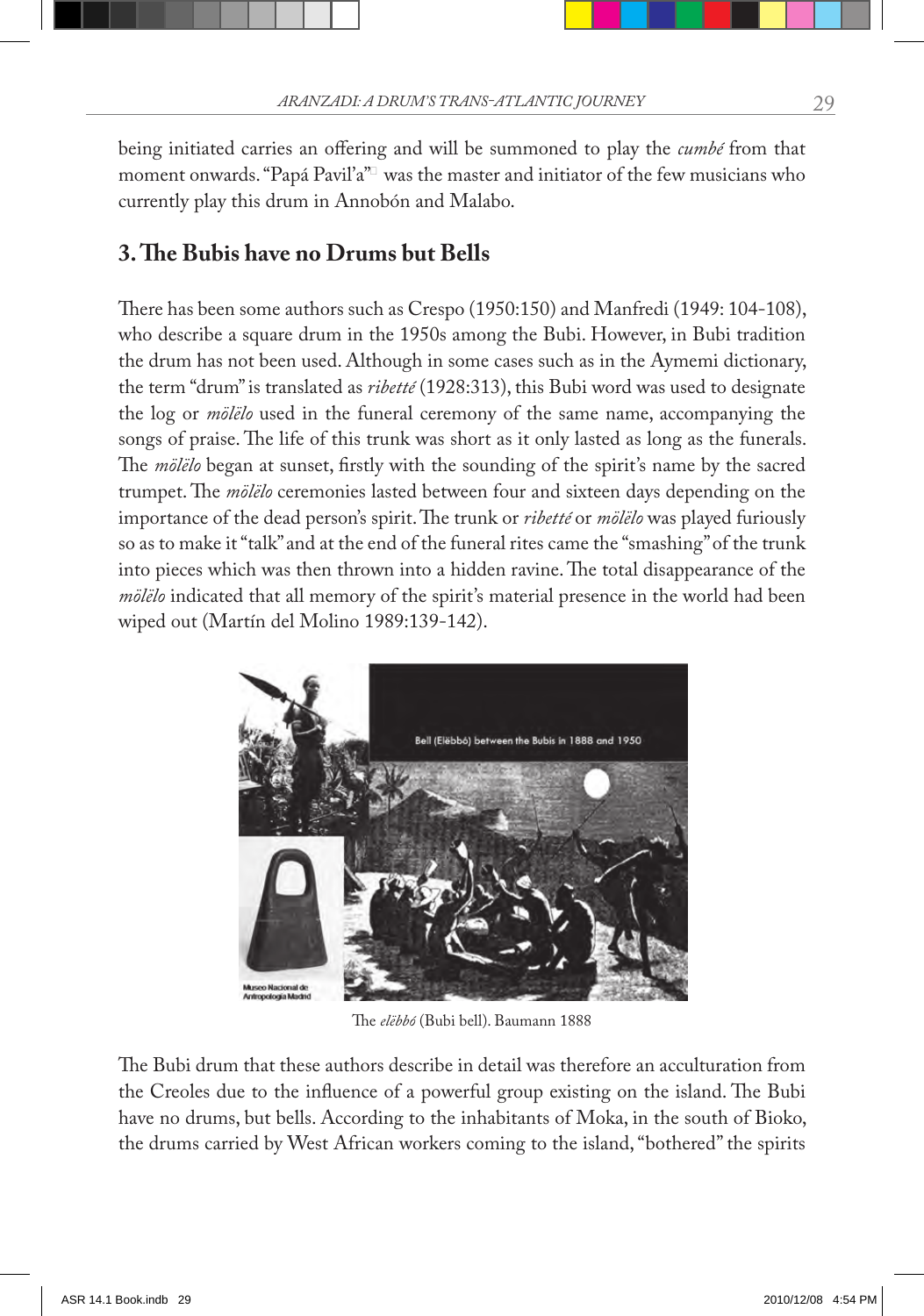and were banned by the elders of the village. The *elëbbó* (Bubi bell) is characteristic of the spirit represented by each priest. It is an identifying spiritual element and is used in the dances. It cannot be found in any other culture.<sup>11</sup>

These authors refer to the same drum that is currently played in Annobón. The *tambalí* is used as a tambourine, it has no legs and it is smaller than the *cumbé*. It has one drumskin and two frames held in place by wedges. In Ghana and other African countries like Mali, we find a drum identical to this and with the same playing technique, called the *tamalin* or *tamlin*.



*Tambalí* and *cumbé* Annobonese. View of the back of *tambalí*. Photos: Isabela de Aranzadi

The *Museu de la Música* in Barcelona holds two examples of tambourines from Spanish Guinea dating from the first half of the  $20<sup>th</sup>$  century (which are slighty larger than current ones). The Fernandino Creole people used this square tambourine to accompany the large, square *kunki* drum in the *kunki* dance. This small drum is known by different names in other parts of Africa: *sikko* (Sierra Leone), *samba* (Nigeria), *sákara* (Liberia), *konkoma*, etc. *pletia* (Ghana), *tamelin, tambourim, konkoma* (old Ghanaian word), *ashiko, assiko* (Senegal), *asiko, siko, samba* (Nigeria), etc. (Aranzadi 2009:205).

## **4. The Kunkí between the Fernandino**

There are two elements of Fernandino musical culture which have experienced the "return trip to Africa" phenomenon, a journey which was also completed by the *gumbé* –*cumbé* – *gome* – *kunkí* - *kunké*. The *kunkí* dance was accompanied, by the *kunkí* (a square drum with legs), by people who conserved the traditions originating in Sierra Leone, from 1827 (foundation of Clarence city), onwards. The Fernandino had a continuing relationship with Sierra Leone and sent their children to school in Freetown (Navarro 1859:73). The *koonken* or *koonking* (the English spelling) was danced in 1830 Freetown by the settlers and has been described by some authors. It is described by the traveler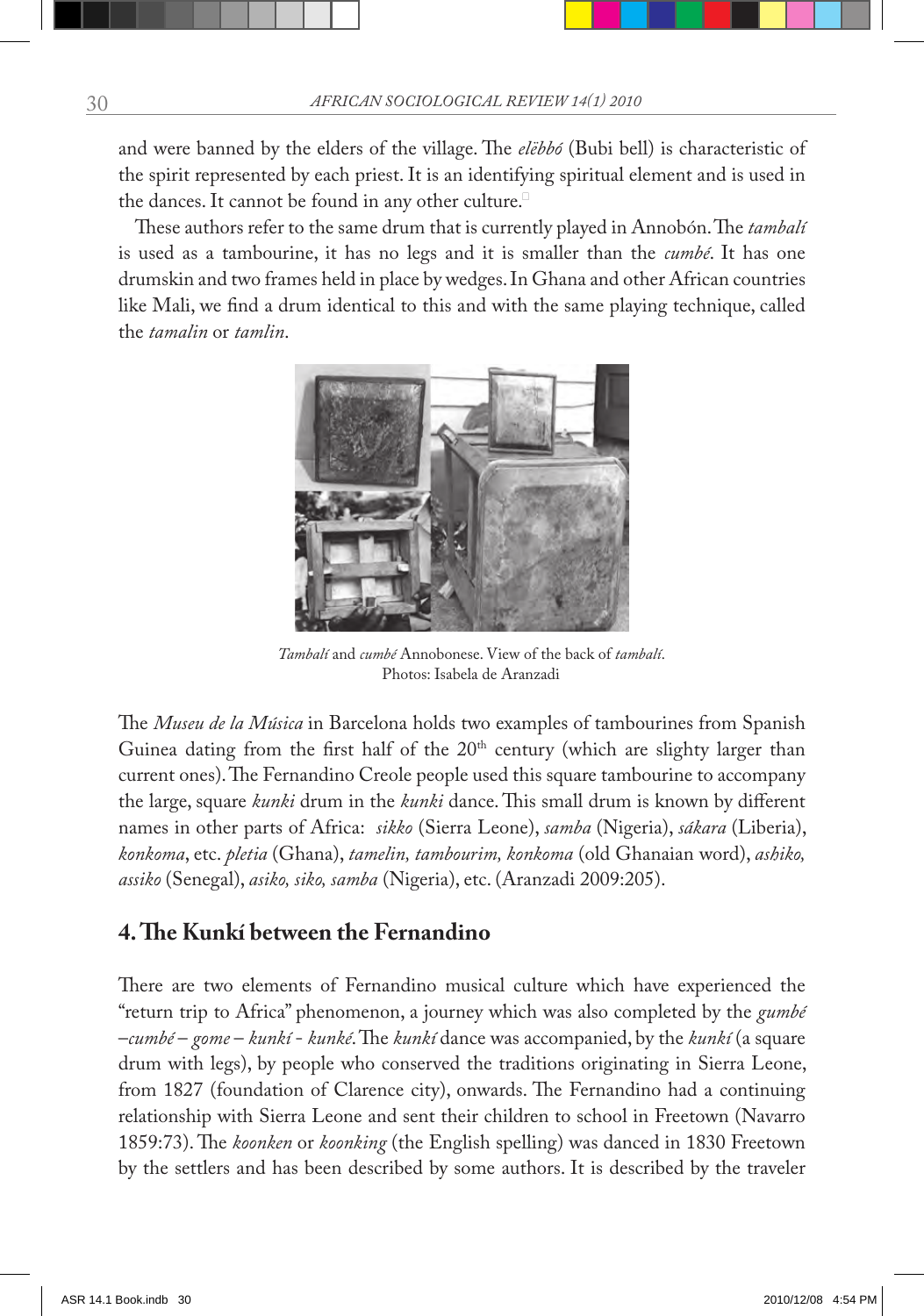Rankin (1836: 268) and Sibthorpe in his *History of Sierra Leone* (1970[1868]:52). It arrived from Nova Scotia (Canada) in 1792 with the 1131 freed slaves who had taken part in the American War of Independence on the British side and who had originated in Virginia and South Carolina Rankin (1836:82-87). Some of their songs were brought with them from America and others were created in Freetown and were often satirical in nature and on such subjects as love and loss, and also contained allusions to known (and also white) people (Walker 1976: 310-311), (Rankin 1936:288).

The contradiction operated in memory of its musical culture as a repository of different identities and always in relation to "other." Following the need to assert their Africanity in relation to "other" Europeans in America, which represented numerous prohibitions on the use of drums prior to 1700 (Epstein 2003 [1977]: 30), in their return to Africa they continued to maintain a differentiation in relation to "other" Africans they considered inferior (under the influence of colonizers):

"…We rejoiced at the thought of returning to the warm and fruitful land of our race, able to draw from its inexhaustible resources the treasures of which our negro brothers who dwelt there were so ignorant; and we felt a pride in considering that we were blacks about to revisit the country of savages, with some small 'stock' of education, and that we might lead others to improvement." (Rankin 1834:87).12

The word 'stock' is significant and describes the content (in) material that they brought with them in as a privileged social group facing the black Africans. The *kunkí* survived in Santa Isabel (today`s Malabo) until the 1970s and was part of the culture of the descendents of the first Sierra Leoneans. It was sung at major events such as weddings, baptisms and *komodja* (old Yoruba term used to describe the traditional christening or *pulnadö*, which now comes from pidgin for to pull out of the door, i.e. the newly out-born-out of the door, literally). The *pulnadö* is the initiation ceremony for social integration of a newborn between de Creoles in Malabo.<sup>13</sup>

The Fernandino accompanied it with three square drums: the *kunkí* (this was a large drum, fifty centimeters across, and had four legs one meter in length) and two small, square tambourines (of fifteen and twenty centimeters across) built in the same way, called *tambalí,* one of which was higher in pitch so as to produce lively rhythms and polyrhythm's, and the other as accompaniment. It was also previously accompanied by an accordion, a saw and a bottle. Women wearing long dresses of a single solid color that came down to the ankles performed the dance in circular formation (as in Freetown), while the men played the instruments. It is similar to the Annobonese *cumbé* dance, but this one has a more "fiery" rhythm.<sup>14</sup> In 1971 there were three women's associations, since for the Fernandino this is a women's dance (as in Sierra Leone in 1830). The square *kunkí* drum was played (as is the case today with the *cumbé* and the *gome*), with the drummer sitting astride the four-legged drum.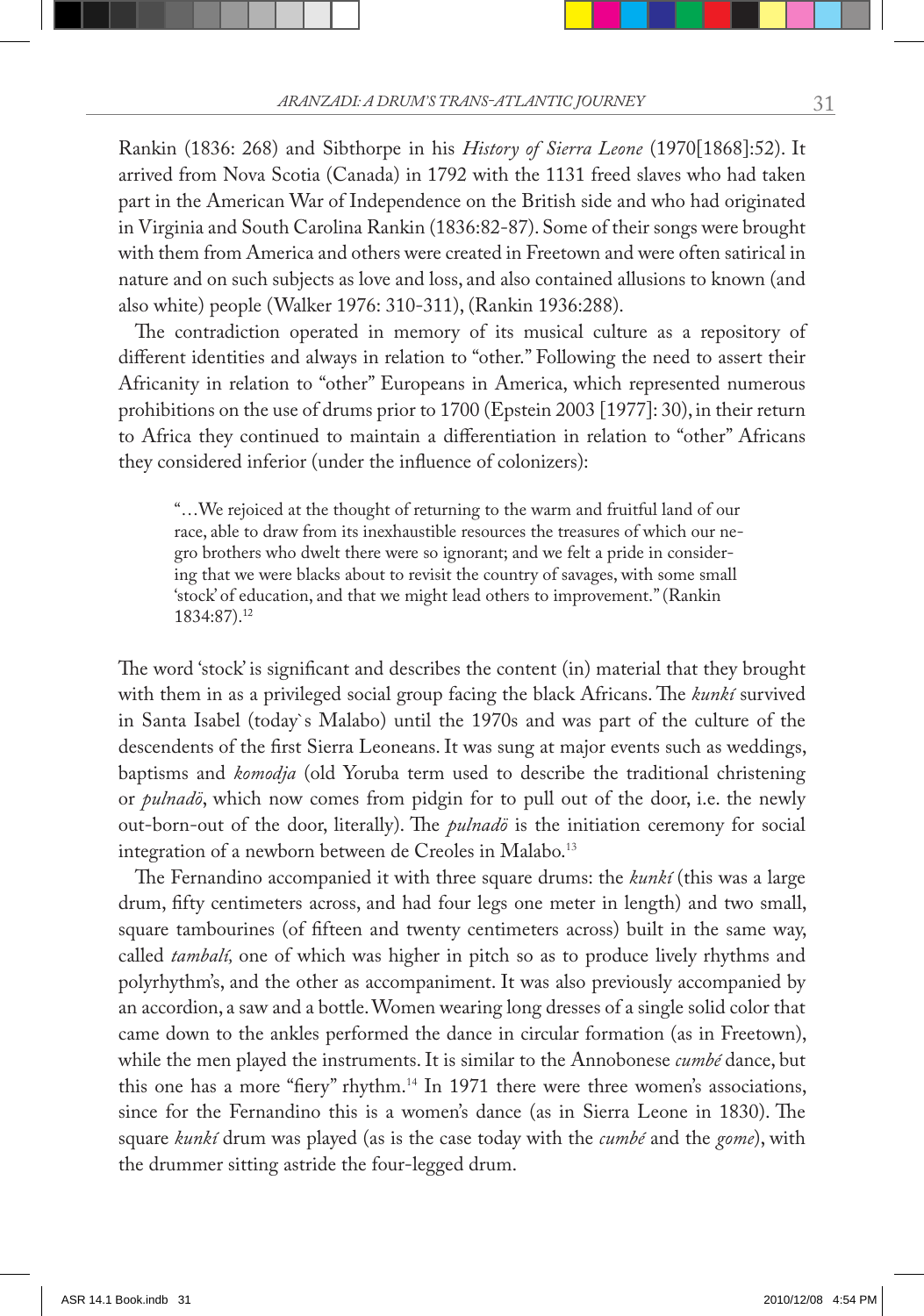#### **5. The Bonkó From Nigeria/Cuba To Fernandopo**

The other element of Fernandino musical culture that was involved in the "return trip to Africa" phenomenon is the *bonkó* or *ñánkue*, ritual–dance that is practiced today from mid-nineteenth century in Bioko, later introduced in Annobón at the beginning of the twentieth century, under the name of *mamahê.* This dance can be found on the island of Annobon for three generations, introduced in the early twentieth century from Santa Isabel, by Ton Bale. It is a ritualistic dance that comes from the Efik people in Calabar (Nigeria) and transformed in Cuba before come back to Fernando Poo. Both the *bonkó* and the *ñánkue* refer to the same dance and came to Bioko<sup>15</sup> directly from Nigeria with the Efik and indirectly from Cuba with the deportees and freed Cubans. According to some members of the secret society of Bonkó, including their descendants, Daniel Nathaniel Kinson took the dance in the mid-nineteenth century to Santa Isabel. He married Sara Robinson, an Efik Nigerian woman dancer who introduced elements of the rite. She was initiated in Efik rites in Calabar and their son Samuel Norman bought a high grade in the *Ekpe* hierarchy. He was initiated in Nigeria. According to Diego Kinson, (great-grandson of Daniel Nathaniel Kinson):

"They went to Duala and traded in palm oil. Betoté Akwa was a Duala, the first king of the Akwa, and his sister married Kinson [her was the first wife]…"There were two kinds of Sierraleoneans. Some brought American traditions such as the *kunkí* (they also danced the Charleston), and others (non-slaves from Sierra Leona), they danced the Basá *ñánkue*. The creoles called it the *ñánkue* of the Basá"… "They all came from Sierra Leone, but with different status"… "They wore a raffia costume similar to the *mekuio*"… "My father knew the rituals of Nigeria and belonged to the *Ekpe*. The black loyalists founded the masons to which the great grandfather and the grandfather belonged"… Daniel Nathaniel Kinson<sup>16</sup> brought Mendé people (a tribe from there)"<sup>17</sup>

The Sierra Leonean people practiced as teachers (along with the Fanti of Ghana) of newly freed slaves as they arrived to the island after being rescued from captured slave ships (Martín del Molino 1994:62).<sup>18</sup> Most of these slaves, recaptured during the 1820s and 1830s, were from the region of Calabar in southern Nigeria (Lipsky 2004:9). Migrations from Sierra Leone also drastically increased the population of Fernando Poo.

The secret society *Ekpé* from southern Calabar met in the Nigeria-Cameroon frontier area before borders were established (Sosa 1982: 32,62), and was exported by slaves to Cuba, where it became known as *Abakuá*. Thanks to the *cabildos,*<sup>19</sup> the language, traditions, musical culture and rituals were maintained among the African slave population. The *cabildos* were the heirs of the religious *cofradías*<sup>20</sup> of Seville and they allowed unity among the "negros de nación" (blacks of the same origin). The feast of the Epiphany (Three Kings' Day) was the most important religious and cultural for blacks in Havana. The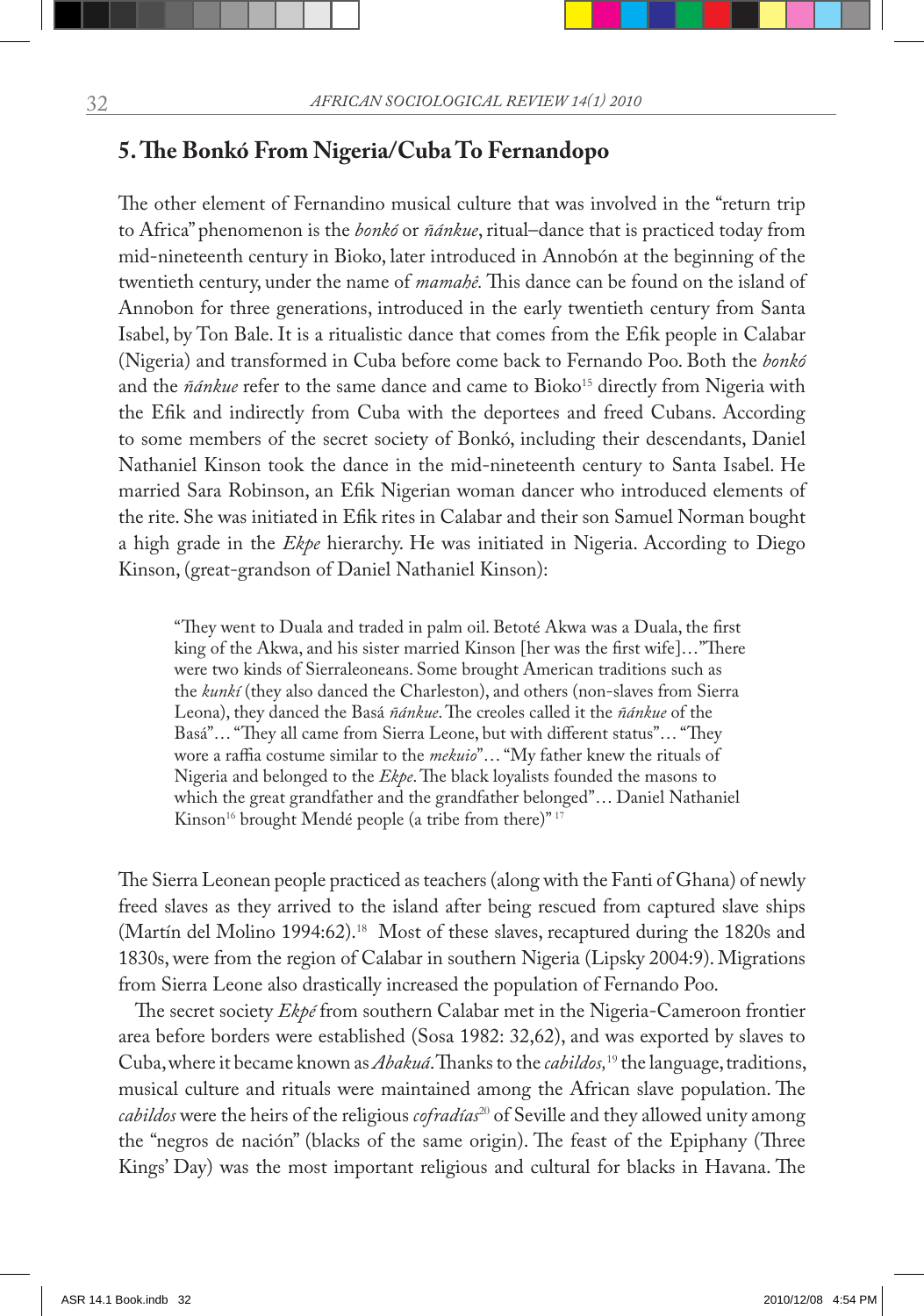funeral ritual of the secret society *Abakuá* is known as *nánkue* or *ñankpe* in Cuba. In Nigeria *nyankpe* is one of the highest ranking positions in the secret society *Ekpe* or *Egbo*. Holman (1834:393) also mentions the position of *yampai<sup>21</sup>* as high-ranking in the Nigerian society called *Ekpe,* or *Egbo*, described by some other authors in the 19th century as Goldie (1901:30) and Mary Kingsley (1897:532) among others.



*Bonkó* dance in Malabo (Bioko). The *ñankue* mask. Comparison with Nigeria/Cuba. Photos Malabo and Annobón: Isabela de Aranzadi. Nigerian: www.afrocubaweb.

In the *bonkó* dance ritual there are many elements inherited from the ritual of the Nigerian secret society *Ekpe*, transformed and known as *Abakuá* in Cuba where there are the funerary rite *ñánkue,* which celebrates the secret society. The *Abakua* is a hierarchical society and therein, the *irimes* or masks also represent the ancestors and spirits performing different ritual functions in some ceremonies (Cabrera 2005 [1959]:9, 16, 261). On the other side of the Atlantic, among the Fernandino creoles, the whole development of the dance in Malabo is carried out over the Christmas period, with the Epiphany being a very important day, as it was in Cuba. In Santa Isabel "deported Cubans practiced *ñánkue*. It was a kind of demonstration against the colony".<sup>22</sup> The dance finishes with a salute to the authorities. It is these days taken by the President Obiang but in the Spanish colonial era would have been taken by the governor (as in Havana). One of the *bonkó* masks in Malabo, with three African faces, *Papá fero*, represents evil. They carry this character tied with a chain to symbolize that evil is not to be part of the community, like among the Cuban *Abakuá* where the *írime* is tied and led by *Enkríkamo.* The word *írime* comes from the Efik word *idem* (mask).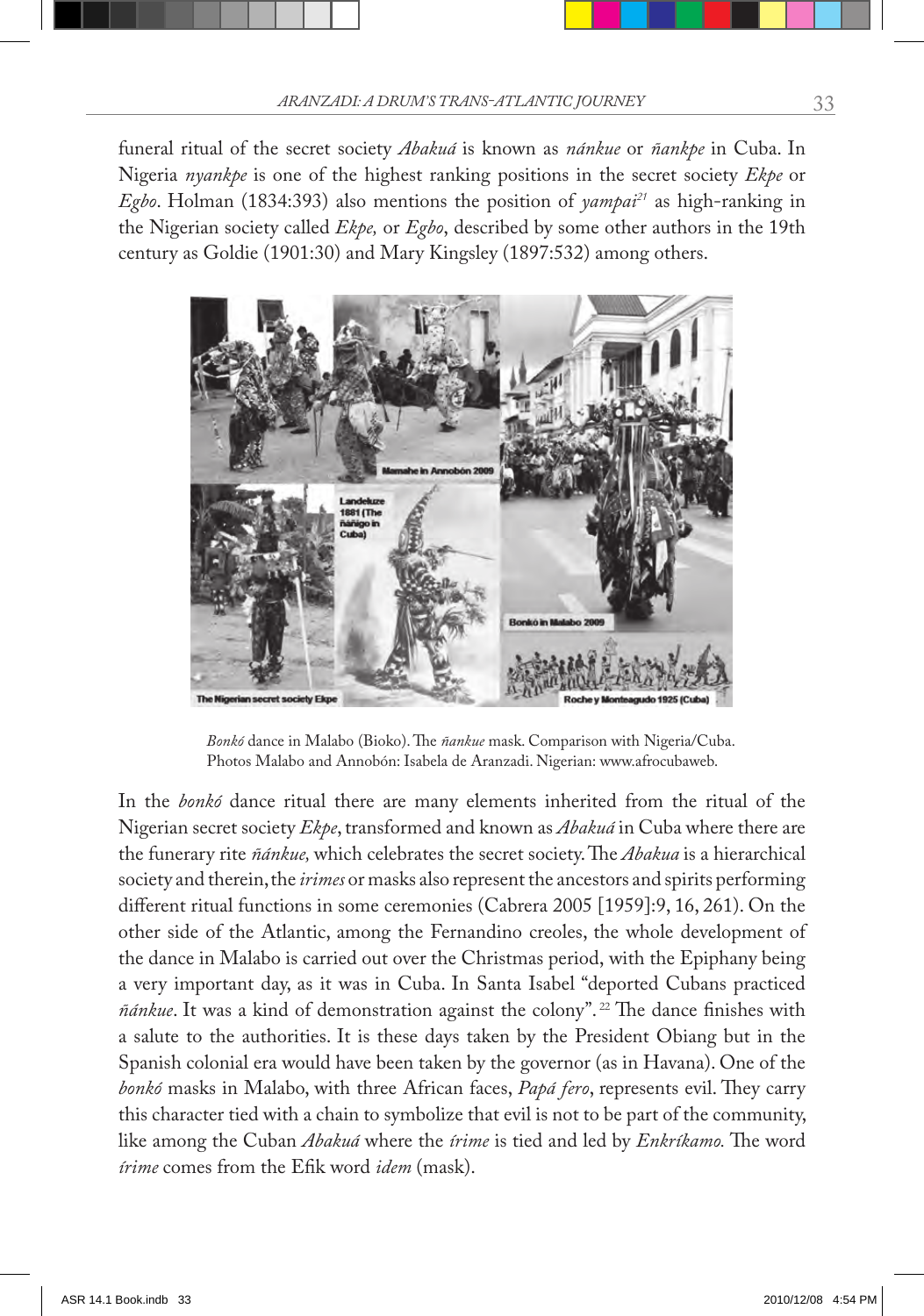

*Papá Fero* tied to a chain following young people in the city of Malabo. Photo: Isabela de Aranzadi

The costumes in Nigeria are adorned with small bells called *enkaniká* (Miller 2005:25).*<sup>23</sup>* The *ñánkue* is in Bioko the main character and dancer of the Fernandino Creole people who has bells dangling around his waist, and makes them sound, like a symbol of power, and the dance acquires greater energy through his skill. It is called *bonkó* in Malabo and some Bubi villages. It was also exported to Rio Muni and is practiced in some Fang villages under the name of *abakuya*. 24The mask has evolved depending on the village. They have a president and the members of the association are initiated by a person versed in the rite, song and dances and there are many women who sing in Pidgin English. The rhythm is different and has been adapted to the Fang style.<sup>25</sup>

The town of Santa Isabel received exiled *Abakua* as well as Efik merchants who were Ekpe. In 1828 Great Duke Ephraim, in 1861 King Eyo III and in 1874 the trader Efik Joseph Hensaw (Miller 2009:127). Muñoz y Gaviria describes this visit (1950: 208- 210). Many workers were later to the island.

"In contemporary Calabar, the memory of those who left for Fernando Po to find work on plantations in the nineteenth century remains strong. In the 1980s, a group of Ekpe musicians recorded this popular phrase:

| Ete unyeneke ubok utom        | you say you are unemployed            |
|-------------------------------|---------------------------------------|
| Anana ubok utom di ika Panyá. | If you are jobless let's go to Panyá. |

Panyá is a rendering of the name España (Spain) into some local English varieties of Nigeria and Cameroon" (Miller 2009:128).

The dancer (*ñánkue*), is accompanied by the five *bónkó* drummers who play vigorously and engage in dialogue with the dancer in the centre. The *ñánkue* has an uncanny similarity with the Cuban *írime* of the *Abakúa* society, described and recorded at the time.

We can observe the evolution of the costume and mask of the dance by comparing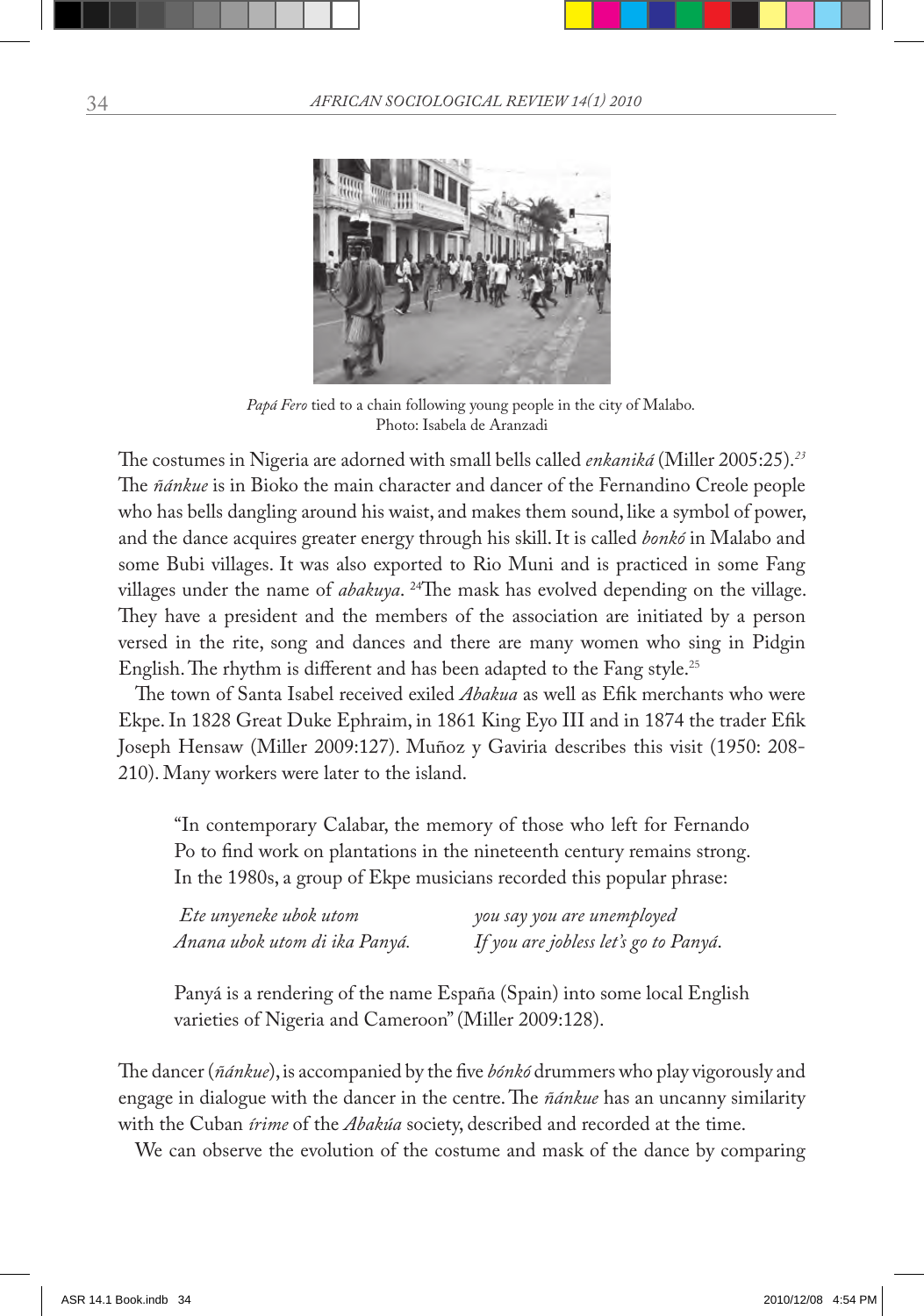#### *Ara nzadi : A Drum 'sTra ns-Atla ntic Jour ney* 35

four moments in history on both sides of the Atlantic: in Nigeria, Cuba, Anobón and Malabo. In Nigeria the tradition survives today of using a pointed hood that is also observed in the engravings and pictures in Cuba in 1870 and in the early twentieth century (Landaluze 1881:141) and (Roche Monteagudo 1908). In the 1900s and 1910s Jones described it in the same way (1962:243). Subsequently there is testimony of the transformations in Malabo involving the addition of some "tentacles" called "horns" and there are some descriptions in 1950s (Álvarez 1951:222). The hood can still be seen in Annobón, although some small "tentacles" have been added to the head. The *bonkó* (*mamahê*) reached this island one hundred years ago and as a result of isolation, the evolution was less notable (ships visited the island once a year). Finally we see the evolution in Malabo, where the transformation results in a pointed hood filled with much more "tentacles" or "horns" and many bright Christmas decorations and many small mirrors. In the costume one can also see the influence of the *Abang* female dance in the prominence of the back part, from which many handkerchiefs hung. Its body is covered with plant fibers and this is observed as early as the 1920s (Arija 1930:137). In Annobón the costume has been conserved just as it was formerly used in Malabo, according to the Annobonese who had lived on both islands.

Another term of Efik origin is the word for the bell used in the rituals, a bell without a clapper, which is played with an iron rod, accompanying the drums and producing a rhythm distinctively Caribbean in character. Among the Fernandino it is called the *könkön* (Aranzadi 2009:166, 261). In Efik the term is *a-kañ-kañ* (Sosa 1982:403).

One of the drums which they use in the *bonkó* or *ñánkue* dance is called the *rolin*. According to the Fernandino, this drum arrived on the island with  $19<sup>th</sup>$  century Cuban deportees. These Cubans lived in *Barrio de los Congos* and later, by 1873, had been assimilated into the Fernando Poo Creole English-speaking population (Díaz Matarranz 2005:118). One of these Cubans wrote that there were some musicians among the group of his fellow deportees with him, on the same boat (Bravo Sentíes 1869:99,103). By 1891 there were some Cubans within the landowning class (Sundiata 1972:231).<sup>26</sup> Esteban Montejo ex-slave and Cuban maroon recounts that some *ñáñigos*  (members of the *Abakuá* secret society) were taken to the Island of Fernando Poo from Cuba (Barnet 1966:90). In 1869 the deportee Juan Saluvet described dances that he saw in Fernando Poo that resembled those of the Cuban *cabildos,* with their drums, rattles and castanets (Saluvet 1930[1892]:144). Another Cuban deportee compares Sundays in Santa Isabel with the Epiphany in Havana (Valdés 1898:67).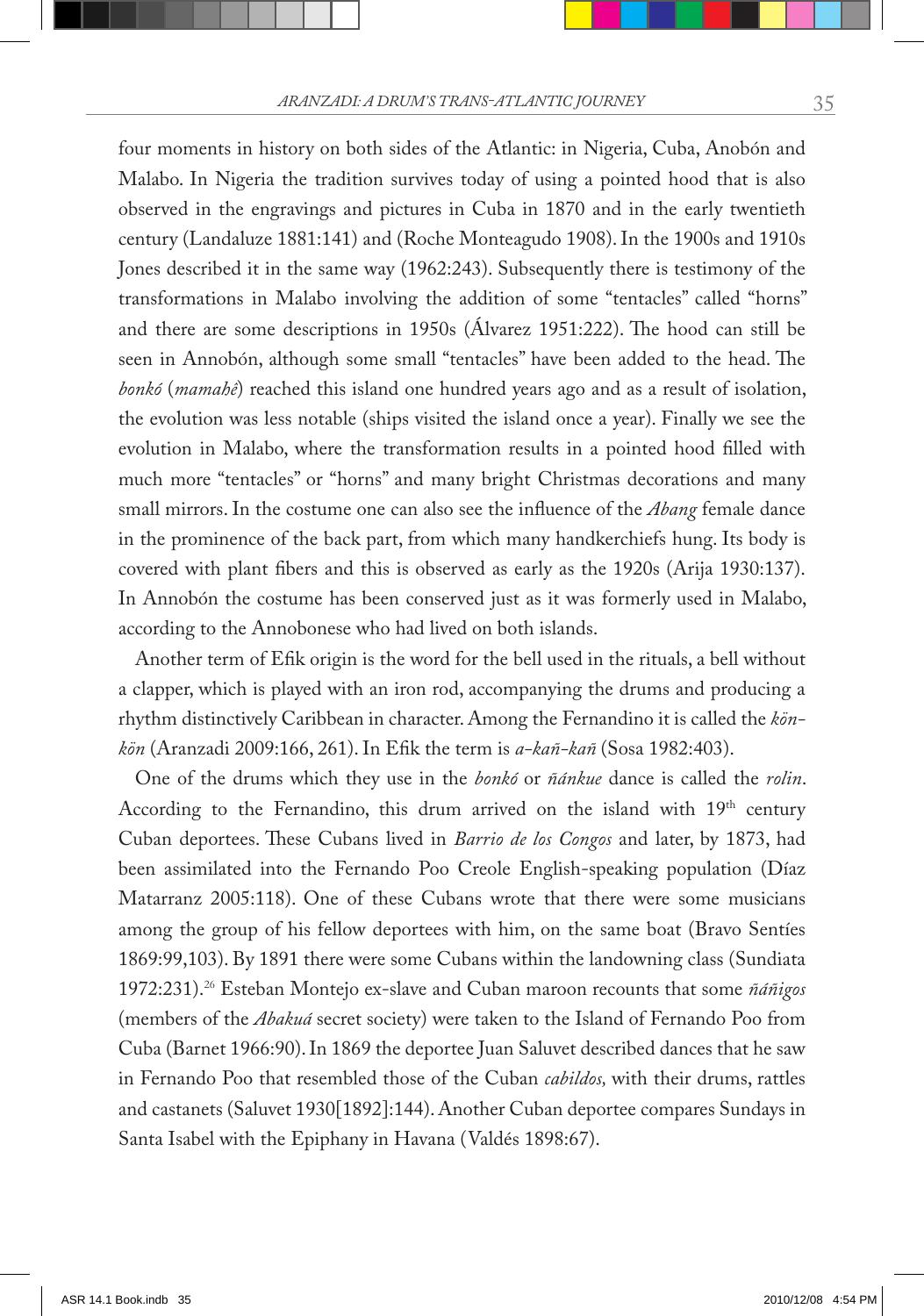

The ñañigos in Cuba in 19<sup>th</sup> century. Roche y Monteagudo (1925[1908]:99)

The Cuban deportee Manuel Miranda speaks of a significant number of *ñáñigos* who arrived in 1897, singing in *ñáñigo* and using spoons to play jars and plates. He also describes how Cubans and Sierra Leoneans gathered together in a the same *balele*<sup>27</sup> in the city (Miranda 1903:12-16, 31). The word *ñíñigo* is used by the Fernandino creole people in the rules of the *ñíñigo ñánkue<sup>28</sup>*. The sense of the sacred, the search for the Africanity, the spiritual consideration and the connection with the ancestors is common to both sides of the Atlantic. This dance of funerary origin has a component, of memory, of remembrance, and is intended to honour ancestors<sup>29</sup>. The objects (drums), are part of this symbolic and ritual content.

Fernando Ortiz states that the drums that Mary Kingsley describes in Fernando Po in 1897 (Kingsley 1897:67). were of the "Duala type", similar to those of the Cuban *ñáñigos* and introduced by the Afro-cubans.

"… when many of them took their liturgical dances with them to Fernando Poo, such as the dance which today is known as the Fernandino *yangué*, which is a funeral dance originating in Calabar (*ñañkpe* or *ñañkué* means "death" in the *ñáñigo* language), and which the people of that nation brought with them and established in Cuba. Their children, many years later, having adopted this tradition, would later return it to Africa." (Ortiz 1996 [1952]: 322).

The *Ékue* society uses the *Ékue* drum which, as Fernando Ortiz describes (1995:5), is a friction drum with a sound box and a drum skin held in place by wedges and rods. The *Ékue* drum is rarely seen and it is only known to certain initiated members. It is recognized by its rough and mysterious sound that evokes the terrifying roar of a leopard or the deep voice of great mystery. Hugh Goldie notes that at the end of the 19th century the Efik people of southern Nigeria believed that the *Ékue* (*Ekpe* or *Egbo*) *<sup>30</sup>,*  which means leopard, occupied the highest spiritual rank and supreme territorial power. Its name cannot be uttered, its voice sounds like the growling of a ferocious animal, and it is never seen because it is brought out from the woods hidden in a sort of small shed (Goldie 1901:30-32). Similarly, Mary Kingsley, in her chapter on secret societies, amongst which we find the *Ukuku* ndowe and the *Egbo* in Calabar, she describes the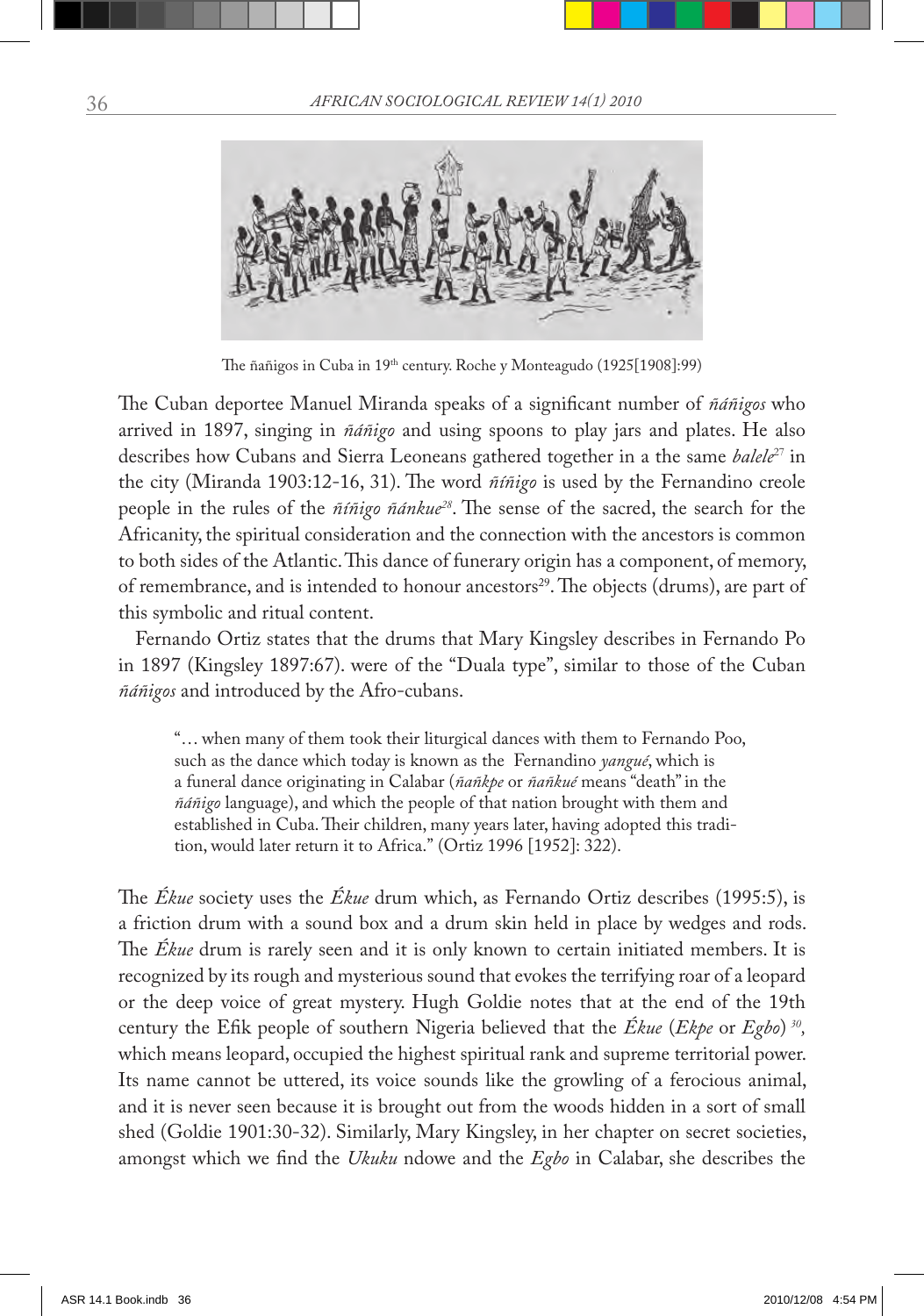sound of this "hidden" being that represents the highest rank in the spiritual hierarchy (Kingsley 1897:534). These societies have played a judicial role (Perrois 1979:47) of social regulation in the same way as the *Mekuio* (Ndowe) (Aranzadi2009:99) or extinct *Ngil* (Fang) (Alexandre 1958:63).

The *Ekué* drum is used in the Cuban secret society *Abakuá*, for whose members the most important objects are symbolic drums which perform a ritualistic function. It is the sacred instrument, where the voice of the divine spirit its heard. It is also used in certain ceremonies of the Fernandino Creole people. The society of *bonkó* has a special fiction drum that is used in the *crai Egbo* ceremony (where they lament the death of a brother, a member of the *bonkó* society).�

#### **6. Processes of the Reception of Musical Elements**

On the island of Bioko, formerly Fernando Po, there are processes of reception and appropriation of musical elements such as rites, songs, instruments, and clothing for dancing, etc, as symbols that give an identity sought for its direct relationship with a powerful group which, when it modified the social space, exerted its influence through culture. This is the case of the Fernandino creoles in a historical position of authority in the social structure for its socio-economic power. In 1843 they formed the City Council and Lerena gave them wide powers of control over Santa Isabel and in the surrounding area (García Cantús 2004:175). In 1840 they lived in the town 900 "civilized" blacks and only 15 Europeans (Guillemar de Aragón 1852:61). In 1897 the Fernandino Daniel Nathaniel Kinson who, according to the Fernandino, brought the dance of *bonkó*, belonged to the "Consejo de vecinos" (he was second mayor) in Santa Isabel, and is described by one of the deported Cubans (Valdes 1897:35).

"Its community extended from the city of Clarence, later Santa Isabel and Malabo nowadays, around the coast of the island during the nineteenth century. The Fernandino would be the pioneers of trade on the island by establishing trading posts and plantations of tropical crops, a point of attraction, a symbol of progress and a factor that would make Clarence and later Santa Isabel a cosmopolitan city." (Sundiata 1996:182).

In some Bubi villages in the north (Baney, Rebola, Basakato) or near Luba (Barrio Las Palmas, Batete) they have introduced the rite of *bonkó,* characteristic of the Fernandino Creoles in a acculturation that occurred by the continuous contact between the two cultures in the mid nineteenth and early twentieth century, the period in which this ritual dance starts and develops on the island. There are testimonies in 1890 of the ritual dance "as a manifestation of non-Westernization of this community, in a letter from a Creole Fernandino called Barleycorn" (Sundiata 1996:151). Also, the use of the dual frame, four legged drum called *kunké* expands amongst the Bubi people of these towns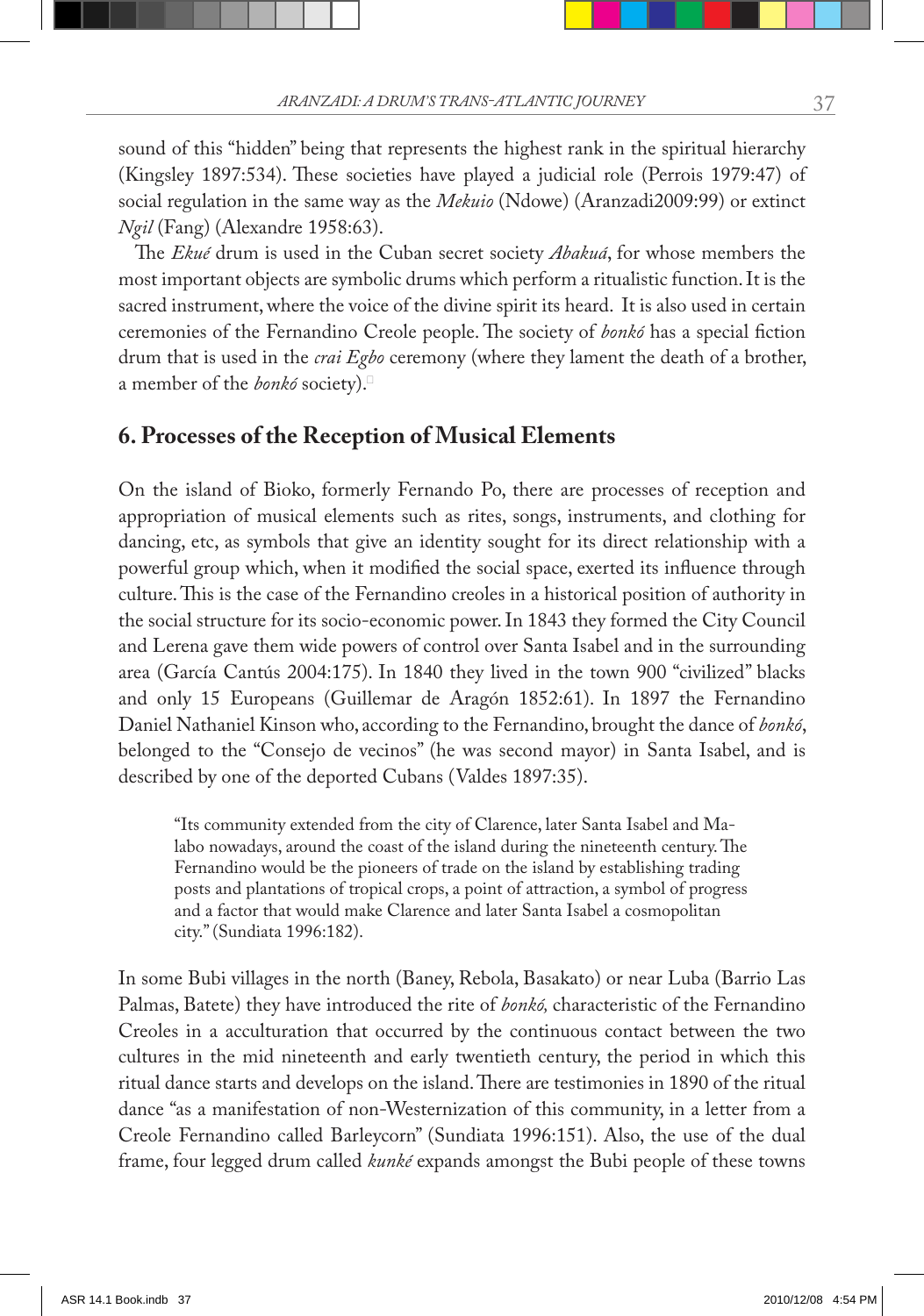and in the city itself, through contact with an influent group in the social structure.

We see the "return trip" phenomenon in the case of the *bonkó*, since Efik culture (of the region of Calabar in the south of Nigeria) arrived in Fernando Po via Cuba, where Efik people were taken as slaves. The Annobonese *mamahê* dance comes directly from the *bonkó* or *ñánkue* dance of the Creole people retains some ritualistic elements�.

 We also find loan words in musical terminology. The *rolin* is a drum that is used by some groups in Guinea. In Jamaica the maroons of Moore Town have a drum called the *rolling*. In Sierra Leone the same term *rolling* is used for one of the square drums that make up the *sikko* group of instuments. *Katá* is a term used by both groups (Annobonese and Fernandino creoles), to designate the sticks which are struck together as an accompaniment. In Jamaica, *katá* is the name of the sticks which accompany the drum among the *kumina* people (non-maroon African Jamaicans). In Cuba the term *katá* denotes two bamboo sticks which are struck together as an accompaniment. There are also some *efik* words in songs in Malabo In Malabo songs (some in pidgin and others in Spanish), some terms are preserved from Efik such as *Abasí* (Aranzadi 2009 b:18). In the legend relating to their origin (Sosa 1998:317), the *Abakuá* refer to the princess Sikan, the daughter of the Efor people. One day she approached the river to collect water in her pumpkin. When she was filling it, she accidentally caught and killed the sacred fish Tanze, the voice of *Abasi* (the supreme deity) and holder of the great mystery (also called Uyo). As a punishment for her profanity, Sikán was ritually sacrificed and her skin was used to cover the first sacred drum (*Ekue*), which only a select few could see. Other term is *Dibo*, repeated in many moments during the procession. It refers to Divine Voice.�.The *maringa* is a song of Cuban influence that the Fernandino sing at the end of the *bónkó* ritual-dance and the Annobonese sing at the end of the *mamahê*  (it is the term in Annobón for the Fernandino *bonkó*). In Gabon the word *maringa* is understood to mean a large, square tambourine played with the heel and the same term is used for the songs and the dance that are accompanied by this drum (Pepper 1958:49). González Echegaray (1956: 26 and 1964:149) classifies the *maringa* as a Cameroonianinfluenced guitar song with a markedly Cuban feel due to deportees and freed slaves who established themselves on the island. It is a dance practiced by the Fernandino, as Daniel Jones notes in his novel *Una lanza por el Boabí* (1950: 146) and as do other authors in the early  $20<sup>th</sup>$  century (José Más 1931 [1919]: 96). From the  $19<sup>th</sup>$  century onwards the *maringa* was practiced independently of the *bonkó*. At first with an accordion and later with the guitar always accompanied by the large, square *kunkí* with legs, and also by the small, square *tambalí* tambourines. Nowadays the dance of *bonkó* and also *mamahê* (is the *bonkó* in Annobón) are rounded off with singing *maringa*.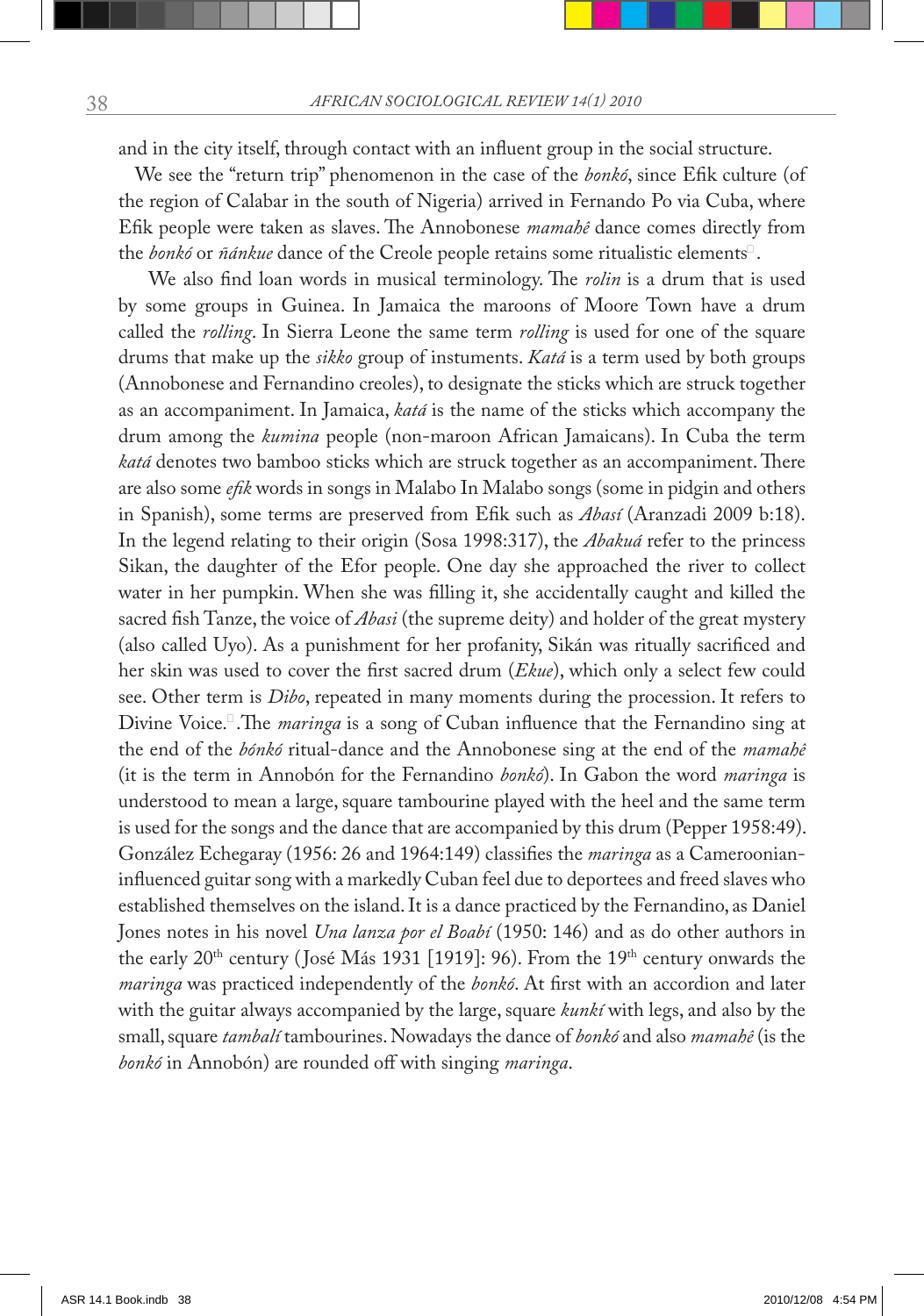## **Conclusion**

Material culture elements such as instruments, dance and songs, have made it possible to maintain alive the memory of who they were, where they came from and who they were connected to. They have also helped establish a symbolic bridge to their original parentage. The identity given by the African element has remained active until today. Firstly, as we have seen, among the slaves in the Americas. Then, among the freed slaves when they returned to their "home areas". This took place from the late eighteenth century onwards, as the multi-ethnic society that was originally created in Freetown,

 "…when the Krio community embraced the church and other institutions introduced by Europeans there was little room for their own culture and the *gumbe* answered this need, becoming over the years the dominant musical style, serving to unite the different peoples from the Krio culture." (Harrev 1998 [1987]:9).

Later, this identity lived on, when they expanded in Africa reaching Fernando Po from 1827, as a symbol of the Creole culture that was even exported from Santa Isabel to countries such as Ghana. Finally when, under the influence of this island, it also reached the remote island of Annobón and these elements became an important part in the Annobonese musical culture.

Peoples who are physically remote but close in their identity are connected ( Jamaican maroons, blacks in the south of the United States, Settlers in Freetown, groups of recaptured slaves, Africans from different parts of the coast, Fang from Equatorial Guinea, Bubi from the island of Bioko, Fernandino creoles from Malabo, Annobonnese from Annobón, etc).

On the islands of Bioko and Annobón there has been a "return trip" phenomenon insofar as dances and musical instruments are concerned. Although they have European influences, they are African in character (liturgical song, syncopated rhythmic patterns and with polyrhythms, dancing in circles, etc.). Instruments such as the *cumbé*, the *kunkí*, the *tambalí* and dances such as the *cumbé*, the *kunkí*, the *bonkó*, the *mamahê* and the *maringa*, constitute an African legacy that has returned from America, a "return to Africa" within Equatorial Guinea's musical culture.

**Dedication:** To my father, Íñigo de Aranzadi, who lived with the fang, learning their language and recording their traditions, and who was made an adoptive son by Etó Mebimi from Abere Esatop.

**Acknowledgements:** Flemming Harrev, Kenneth Bilby, Diego Kinson, Teobaldo Kinson, Trinidad Morgades, Kole Vivour and Desiderio Cervera Liso (a great Annobonese musician who we know as Desmali).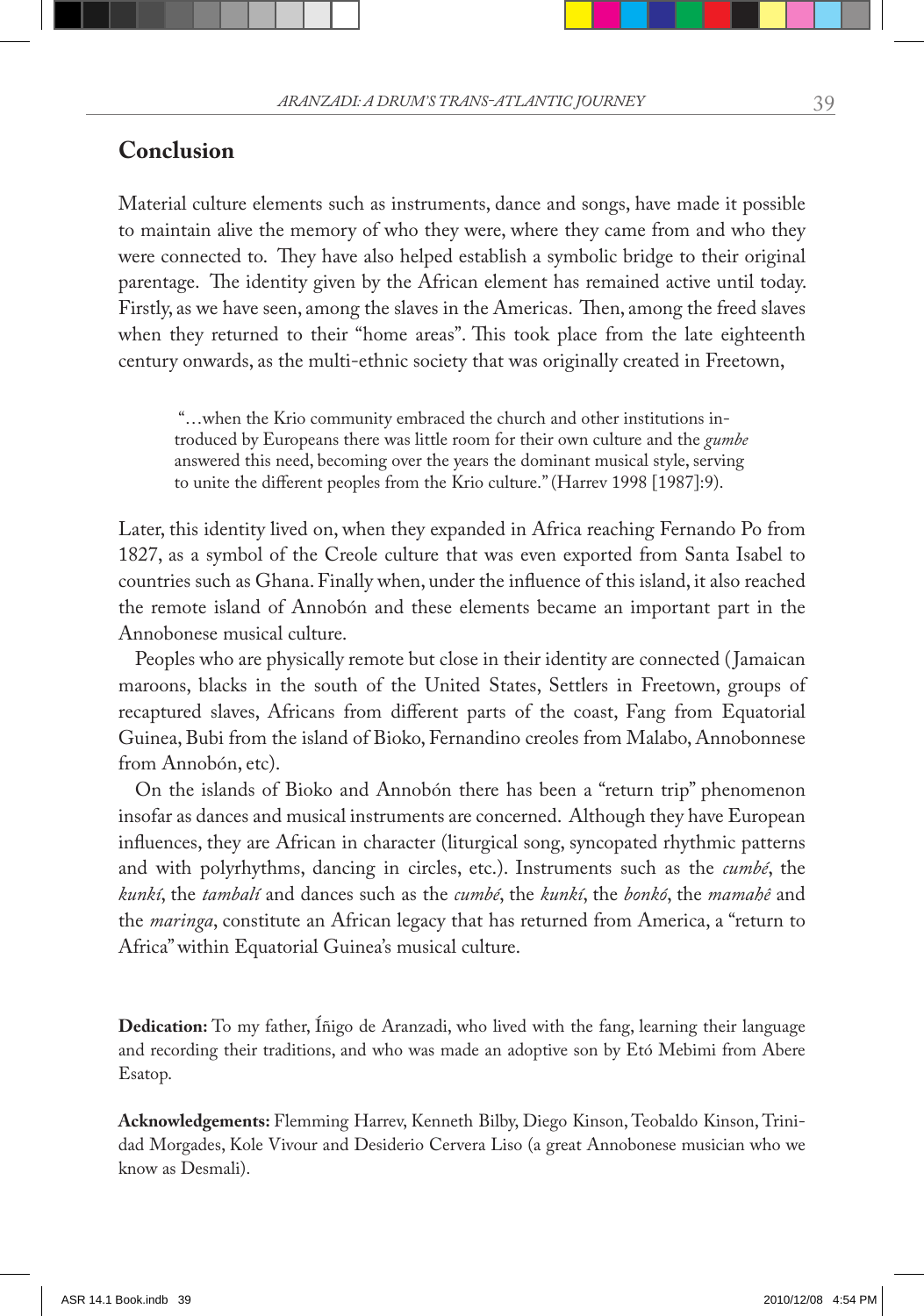# **NOTES**

- 1. The quotes are mine.
- 2. The ethnomusicologist Kenneth Bilby gathered oral testimony over three decades on this event in the past, recounted by Maroons elders in Jamaica (Bilby 2008: 378-390).
- 3. Seydu (a musicien from sierra Leona) in personal communication 2010.
- 4. Flemming Harrev (1993: 6), (2001:7) and in a personal communication in 2008, pointed out to me the contact and the possible cultural influences between workers in West and Central Africa. "In the Belgian Congo alone 5,000 West Africans were recruited in the 1890's to construct the railwayline from the Atlantic port city of Matadi to the present day Kinshasa. He points back to Freetown - the capital in the first half of the 19th century of all the British West African territories (Banjul, Freetown, Fantiland, Lagos and Fernando Poo), and its unique, at least to Africa, Krio (or Creole) culture - as the focal point for the development of these early styles of urban music and dance". It is also quoted by Collins (2007:184). Clarence City was rapidly built with the wood brought by Owen from Freetown (Ríos 1844:61). The only craftsmen were carpenters in the 1840s (Usera: 32). I consider this factor to be very important because the African workers with their expertise in carpentry were the ones who were and are versed in such a sophisticated technique as the construction of this drum (in Malabo today there is a carpenter and musician named Hipólito Teruel who builds this drum). Freed slaves and creoles possessed this knowledge involving many technical skills, learned from the Europeans who hired them in different parts of Africa during the early colonization.
- 5. The saw was also played in Annobón with the box, the *tambalí* and the bottle. Juan Murcia (President of the cumbé) still plays it today.
- 6. Aranzadi (2009:37, 74,137,160,205,261,278) and Elá (2005:32).The Bubis also use the word *kunké* for a little square drum similar to a tambourine called *tambalí* by the Annobonese people.
- 7. Seydu is a musician from Sierra Leone, the great musician Ebenezer Calender was his grandfather who played *maringa* and the old style of *goombay* music in Freetown. (Personal communication 2010).
- 8. This rite is a Christian syncretism which originated as a spiritual need as a response to the abandonment by the Portuguese for many decades during the colonization on the island. See Zamora Loboch (1962), Caldeira (2005:10) and Aranzadi (2009:128-130).
- 9. In Malabo they play the *bottle* making the same rhythmic pattern as the *katá*. The big *cumbé* with legs is larger than in Annobón, where it is similar in size to the Jamaican *goombay*.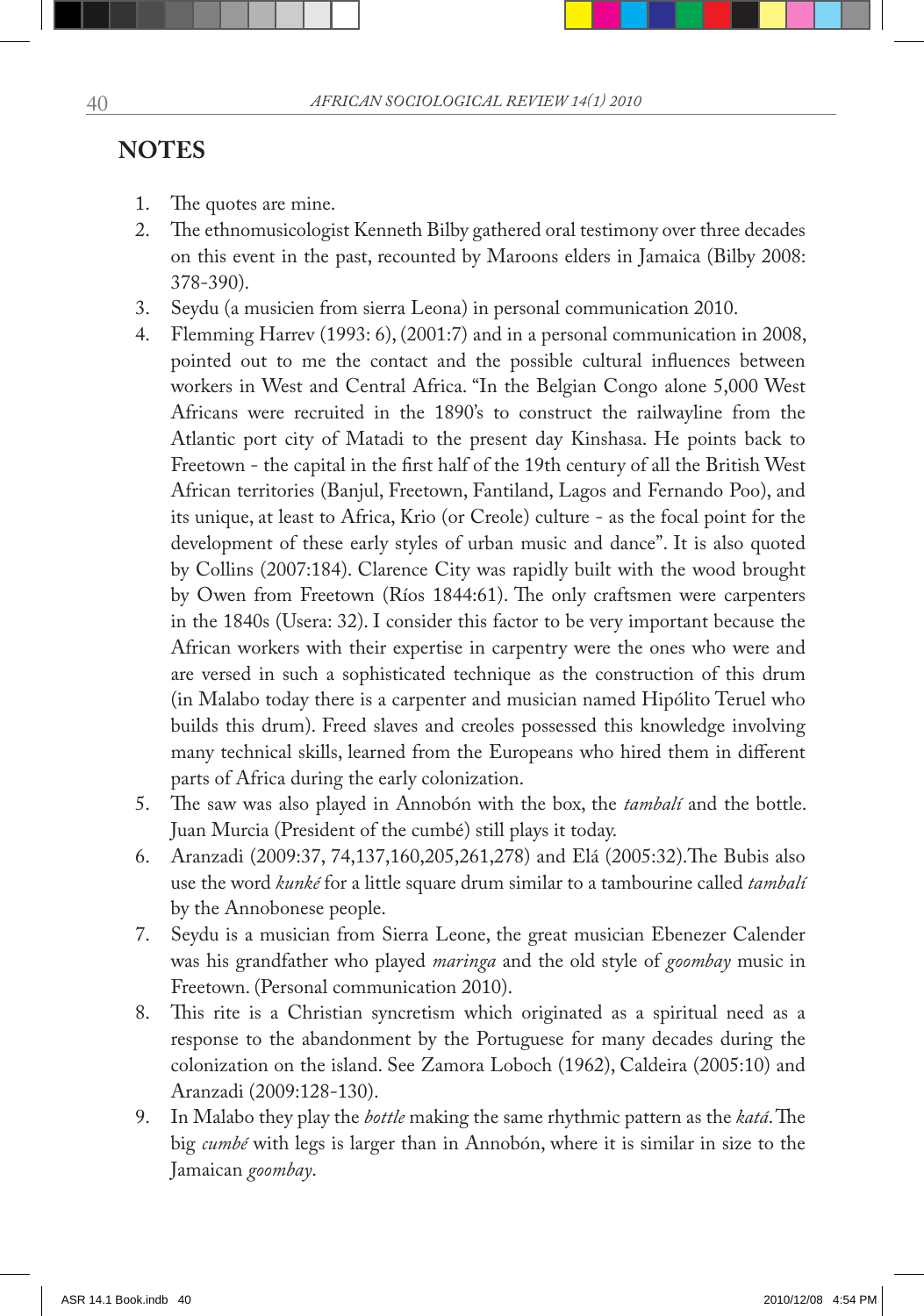- 10. Isidro Lisso Alzina was born in 1918-1920. Another master was Gregorio Lisso Muñoz, born in 1932 (Desiderio Lisso personal communication 2008).
- 11. Nuria Fernández (personal communication 2006).
- 12. The quotes are mine.
- 13. Morgades personal communication 200. This ceremony is described in Sierra Leone in the period 1827-1828, among Yoruba liberated slaves (Sibthorpe 1970) (1868: 52).
- 14. Described by Diego Kinson (Creole Fernandino descendant of a Sierra Leonean who arrived in Fernando Po in the middle of the 19th century), in a personal communication in 2008.
- 15. The first reference to the relationship between the "*yangüé* fernandino", the "*ñáñigos* cubanos" and the "Calabar inglés" was made by Moreno Moreno (1948:83-84).
- 16. The Spanish Ministry of Foreign Affairs possesses the document signed by King Alfonso XII awarding the Medal of Isabella the Catholic to Daniel Nathaniel Kinson in 1902 when he was seventy three years of age. His son Samuel sued Mayo because they would not emancipate him, he being a son of a Knight of Isabella the Catholic.
- 17. Diego Kinson (personal communication 2010).
- 18. "Los sierraleonas […] se erigieron en maestros (junto con los *fanti* de Ghana) de los nuevos esclavos liberados que iban llegando a la isla, tras ser rescatados de los barcos negreros capturados".
- 19. In this Cuban colonial context a 'cabildo' denotes a group of slaves of common ethnicity, who maintain and transmit their traditions in the language of their ancestors and who would gather to celebrate on festive occasions according to the traditions of their places of origin.
- 20. Brotherhoods.
- 21. Observe the similarity between the words: yampai=yampe=nyampe=ñankpe=nya nkpe=ñánkue=yangüé, etc.
- 22. (Teobaldo Kinson personal communication in 2007).
- 23. Ivor Miller, a research fellow in the African Studies Center of Boston University has made a re-encounter between Cuba and Africa. "That's why it's extraordinary that the *Ekpe* in Calabar can listen to a speech by the *Abakuá*, or music and chanting, and understand it and recognize the rhythm and many of the words. The *Ekpe* system has nine different grades. One of those grades is called *bonkó*. *Bonkó* in reality represents the universal mother, the myth of the woman in the origin of the legend". See more on an interview with I. Miller (2007).
- 24. Note the similarity with the Cuban term!.
- 25. Felipe Osá (in a personal communication in 2009).
- 26. The Kinson were among them (Sundiata 1974: 98) and (Sundiata 1996:93, 169,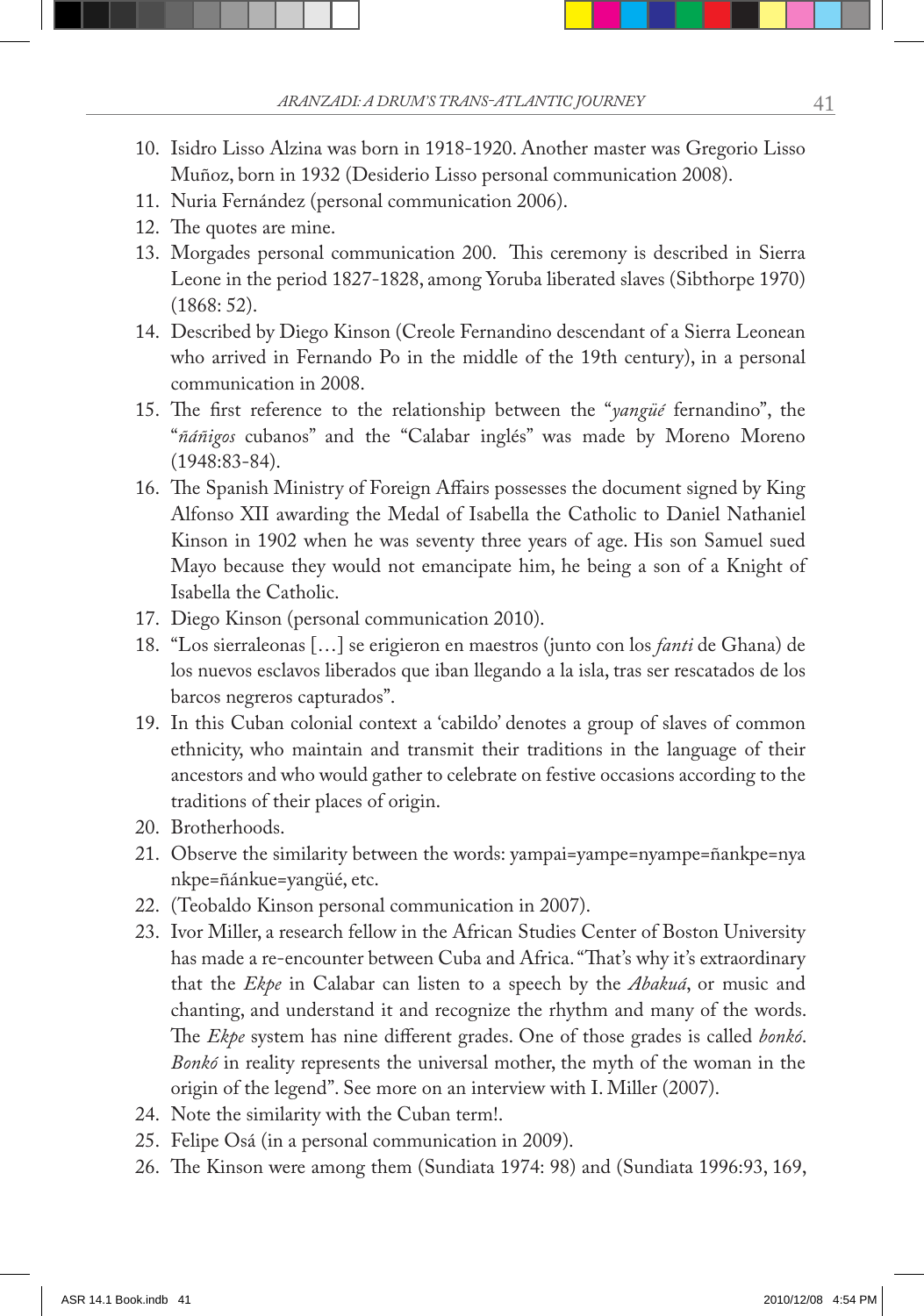187, 217, 248). See also Clarence-Smith (1994:183).

- 27. Colonial term to describe the dances of the blacks.
- 28. The *ñíñigo ñánkue* is the name appearing in the statutes of Bonkó society to refer to the Bonkó. With this term they refer to the dance as a whole: masks, drums and costumes.
- 29. Homage is paid to the dead by the Bonkó on December 24<sup>th</sup> in the cemetery, December  $31<sup>st</sup>$  in the old cemetery at Santa Isabel (under the asphalt of a street in the present-day Malabo) and on the morning of the  $25<sup>th</sup>$  visits are paid to the houses of bereaved people belonging to the Bonkó society and Basilé wher many members of Bonkó society died in an accident some years ago.
- 30. *Egbo* is the highest hierarchical grade in the *Bonkó* society. According to tradition, this post was occupied by one single person known as *big Egbo* (as with the Efik). It is currently a council comprising ten people. This council runs society, judges the members thereof and draws up the statutes.
- 31. Teobaldo Kinson's personal communication.
- 32. The initiation and the punishments are performed in the *Bonkó* is meted out over the five drums. In Annobón in January 2009 I observed that a long and supple saw is used to beat the soles of the feet. Those punished are the ones who did not attend the call after Mass to start the procession of *Mamahê* through the town of Palé. This event takes place in the big square hut used as a meeting place by *bonkó*/*mamahê* society, following the *maringa* songs and dance that closes the procession, the dancing and the singing. It presents a characteristic Annobonese jocund context, but no age or any other condition is excused.
- 33. Miller (2009: 43, 56, 57, 180, 206. 211, 216, 238, 290, 349, 352).

#### **References**

- Alexandre, Pierre et Binet, Pierre, Jacques, 1958, *Le groupe dit pahouin fang boulou – beti.* Presses Universitaires de France, Paris.
- Álvarez, Heriberto Ramón, 1951, *Leyendas y mitos de Guinea*. Prólogo de Antonio de la Nuez Caballero. I.D.E.A Madrid.
- Aranzadi, Isabela de, 2009, *Instrumentos musicales de las etnias de Guinea Ecuatorial*. Madrid, Apadena.
- Aranzadi, Isabela de, 2009 b, "Música y palabra". *Palabras.* Fundación España Guinea Ecuatorial, Nº. 1, 2009, Madrid.
- Arija, Julio, 1930, *La Guinea Española y sus riquezas*. Espasa Calpe. Madrid.
- Aymemí, R.P. Antonio, 1928, *Diccionario español-bubi*. Editorial del Corazón de María. Madrid.
- Barnet, Miguel, 1966, *Biografía de un cimarrón*. Academia de Ciencias de Cuba. Instituto de Etnología y Folklore. Año de la Solidaridad. La Habana.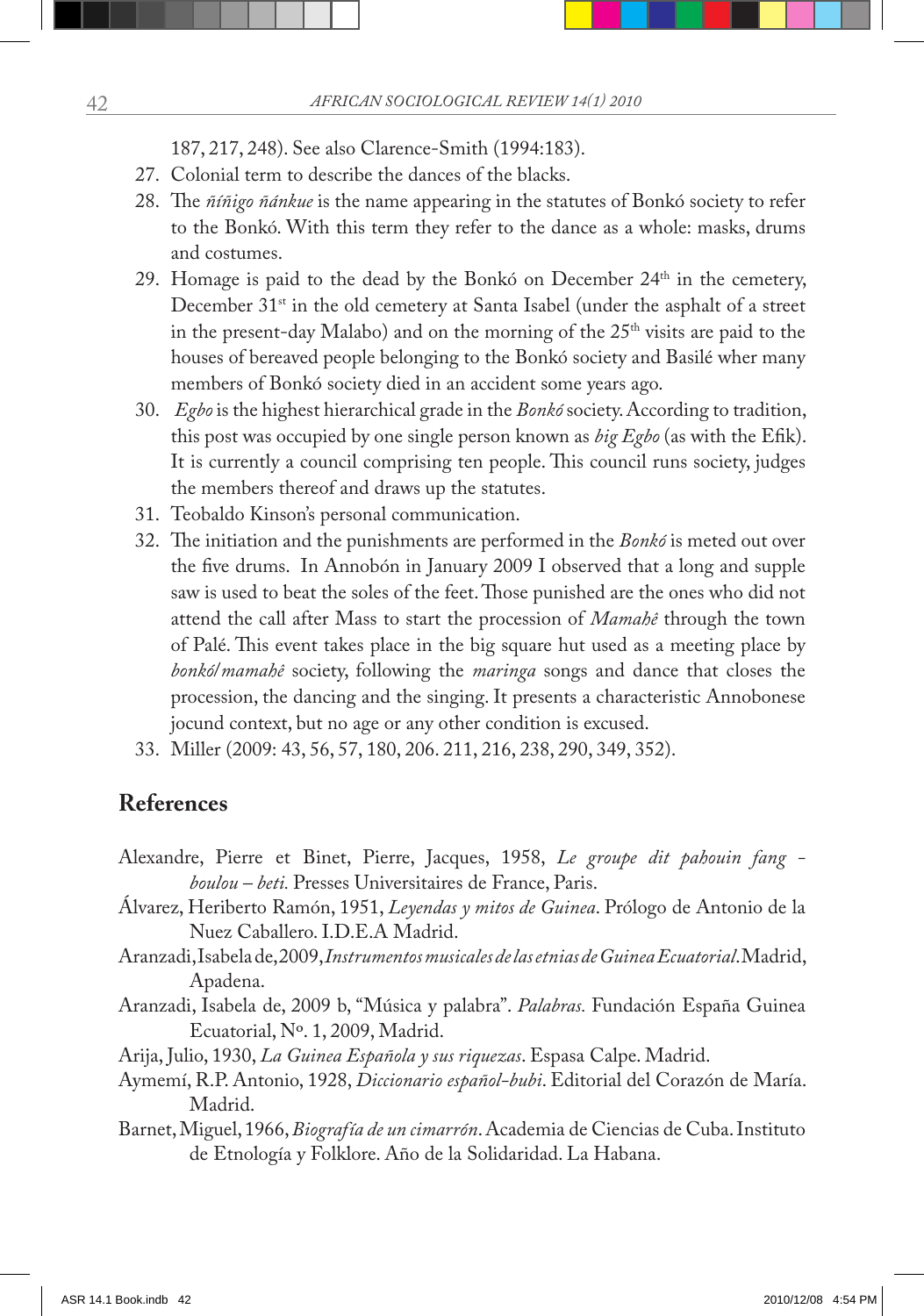- Bilby, M., Kenneth, 2007, *The Legacies of Slavery and Emancipation, Jamaica in the Atlantic World*. Yale University, New Haven, Connecticut.
- Bilby, M., Kenneth, 2008, *True-Born Maroons*. University Press of Florida. First edition, 2005.
- Bravo Carbonell, Juan, 1917, *Fernando Poo y el Muni. Sus misterios y riquezas*. Prólogo de D. Tomás Maestre. Imprenta de "Alrededor del Mundo". Madrid.
- Bravo Sentíes, Miguel, 1869, *Revolución cubana. Deportación a Fernando Poo. Relación que hace uno de los deportados*. Imprenta de Hallet de Breen. Nueva York.
- Cabrera, Lydia, 2005, *La sociedad secreta abakuá narrada por viejos adeptos*. Tercera edición, Miami, Universal. 1ª Edición, 1959.
- Caldeira, A. M., 2005, "Medo e religião popular na ilha de Ano Bom. Uma aproximação histórica séculos XVI-XIX". Centro de História de Além-Mar, FSCH/UNL. *Actas do Congresso Internacional «Espaço Atlântico de Antigo Regime, poderes e sociedades»* Lisboa 2 a 5 de Novembro de 2005, FCSH/UNL
- Castro Antolín, Mariano de, 1996, *La población de Santa Isabel en la segunda mitad del siglo XIX*. Asociación Española de Africanistas A.E.A. Cuadernos monográficos, Madrid.
- Castro Antolín, Mariano de, 1994, "Fernando Poo y los emancipados de La Habana". *Estudios Africanos, Revista de la Asociación Española de Africanistas* A.E.A. Vol. VIII, nº 14-15, Madrid.
- Clarence-Smith, W. G., 1994, "African and European cocoa producers on Fernando Poo, 1880s to 1910s". *Journal of African History* 35, 1994, pp.179-199. Cambridge University Press.
- Collins, John, 2007, "Pan african Goombay drum-dance music, its ramifications and development in Ghana", *Legon Journal of the Humanities*, eds. Gordon Adika & Kofi Ackah. Published by the Faculty of Arts, University of Ghana Legon. Vol. XVIII, 2007, pp. 179-200,
- Crespo Gil-Delgado, Carlos, 1949, *Notas para un estudio antropológico y etnológico del bubi de Fernando Poo*. Instituto de Estudios Africanos y Bernardino de Sahagún de Antropología y Etnología. C.S.I.C. Madrid.
- Díaz Matarranz*,* Juan José, *2005, De la trata de negros al cultivo del cacao.* Ceiba Ediciones. Barcelona.
- Elá Nsué Mibuy, Rosendo, 2005, *Historia de Guinea Ecuatorial. Período Pre- colonial*. Impresiones Gráficas Alcorcón. Madrid.
- Epstein, Dena J., 2003, *Sinful tunes and spirituals: Black folk music to the Civil War.* [1st] ed. 1977].University of Illinois.
- Fernández Moreno, Nuria, 1999, *El sistema de parentesco y el culto a los ancestros en la etnia bubi de la isla de Bioko*.Guinea Ecuatorial. Tesis doctoral presentada en la Universidad Nacional de Educación a Distancia, 1999.
- García Cantús, Dolores, 2004, *Fernando Poo, una aventura colonial española en el África Occidental 1778-1900*. Departamento de Historia Contemporánea. Servei de Publicacions, Universitat de Valencia.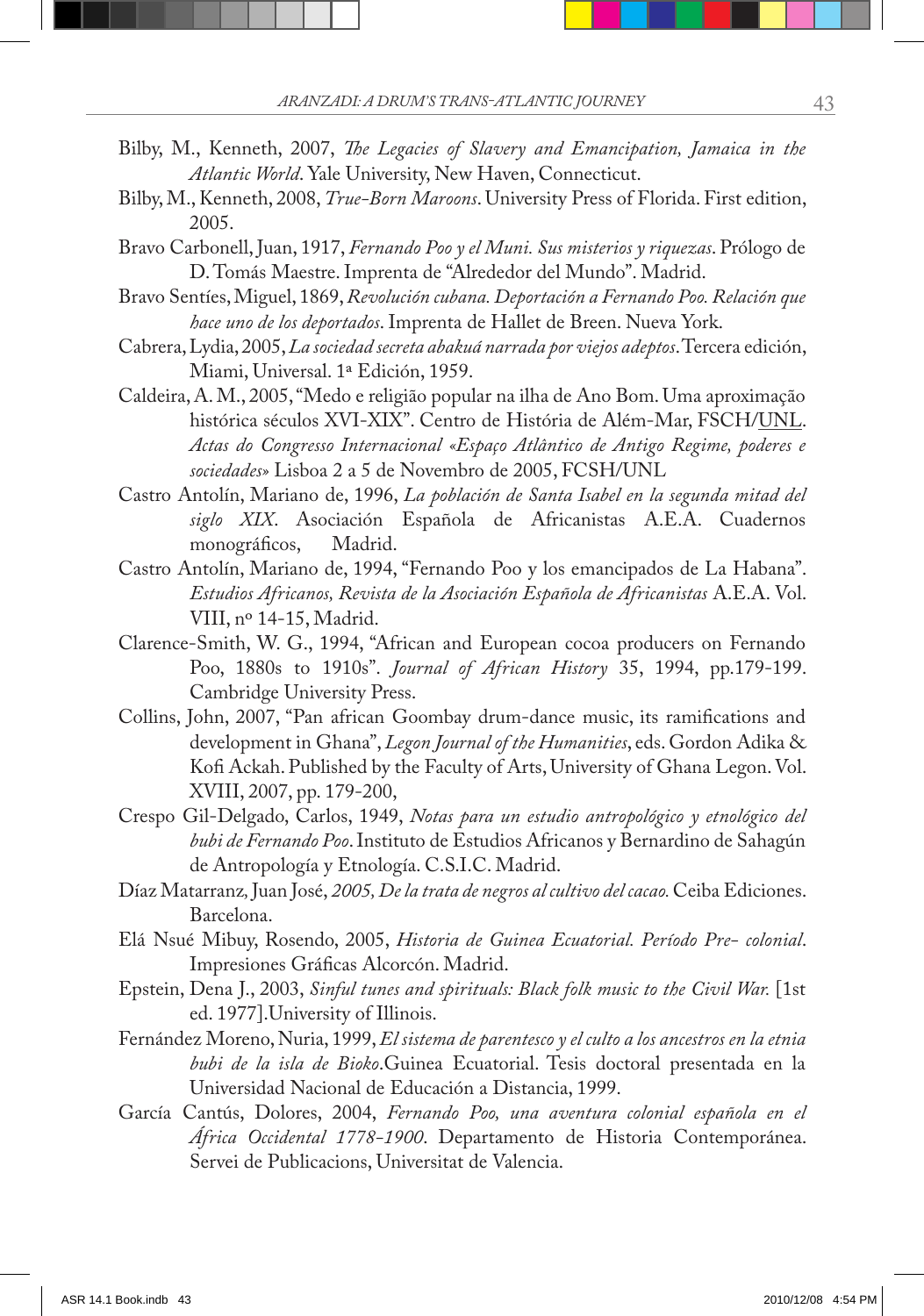- Guillemar de Aragón, Adolfo, 1852, *Opúsculo sobre la colonización de Fernando Poo y revista de los principales establecimientos europeos en la costa occidental del África.*  Imprenta Nacional, Madrid.
- Goldie, Hugh, 1901, *Calabar and its missions*. A new edition, with additional chapters… Oliphant Anderson & Ferrier, Edimburgh and London.
- González Echegaray, Carlos, 1964, *Estudios guineos* Vol. I Filología 1956 y Vol. II Etnología 1964. Instituto de Estudios Africanos. C.S.I.C. Madrid.
- Hampton, Barbara, 1979, "A Revised Analytical Approach to Musical Processes in Urban Africa", *African Urban Music*, ed. Kazadi wa-Mukuna. Special issue of African Urban Studies. East Lansing, Michigan State University, 6 Winter 1979-1980, 1-16. Paper presented to the 24th Annual Conference of the Society for Ethnomusicology, 12 October, 1979, Montreal, P.Q., Canada.
- Harrev, Flemming, 1987, Revised edition 1998 "Gumbe and the developement of Krio popular music in Freetown, Sierra Leone". Paper presented at *IASPM's 4th International Conference, Accra, Ghana 12 19 August 1987*.
- Harrev, Flemming, 1993, Revised edition 1997. "The origin of urban music in West and Central Africa" Presented at the *23rd World Conference of the International Council for Traditional Music*, 16-22 June, 1993. Berlin.
- Harrev, Flemming, 2001, "The Diffusion of Gumbe Assiko and Maringa in West and Central Africa". Paper presented at the Arts Council of the African Studies Association's *12th Triennial Symposium on African Art by the Arts Council of the US African Studies Association*, held at St Thomas, Virgin Islands 25-9 April 2001.
- Holman, James, 1834, *Voyage round the world, Volume I… The present Volume contains, Madeira, Teneriffe, St. Jago, Sierra Leone, Cape Coast, Accra, Fernando Po…*. Smith, Elder, and CO., Cornhill, booksellers, by appointment, to their Majesties. London.
- Hutchinson, Thomas J., 1861, *Ten years wanderings among the ethiopians; with sketches of the manners and customs of the civilized and uncivilized tribes, from Senegal to Gaboon*. Hurst and Blackett, Publishers, successors to Henry Colburn. London.
- Jones Mathama, Daniel, 1962, *Una lanza por el Boabí.* Casals. Barcelona.
- Kingsley, Mary H., 1897, *Travels in West Africa Congo francais, Corisco and Cameroons.*  London Macmillan and Co., Limited. New York. Landaluze, Víctor Patricio, illustrator, 1881, *Tipos y costumbres de la Isla de Cuba. Colección de Artículos. Por los mejores autores de este género. Obra ilustrada por D. Víctor Patricio de Landaluze. Primera serie.* Editor Miguel de Villa, Habana.
- Larrea Palacín, Arcadio de, 1953, *Algunas costumbres y mitos de los bujebas de nuestra Guinea continental*. Archivos del Instituto de Estudios Africanos I.D.E.A. Nº 28, C.S.I.C., Madrid.
- Lewin, Olive, 2000, *Rock it Come Over, The folk music of Jamaica.* University of the West Indies Press. Barbados, Jamaica, Trinidad and Tobago.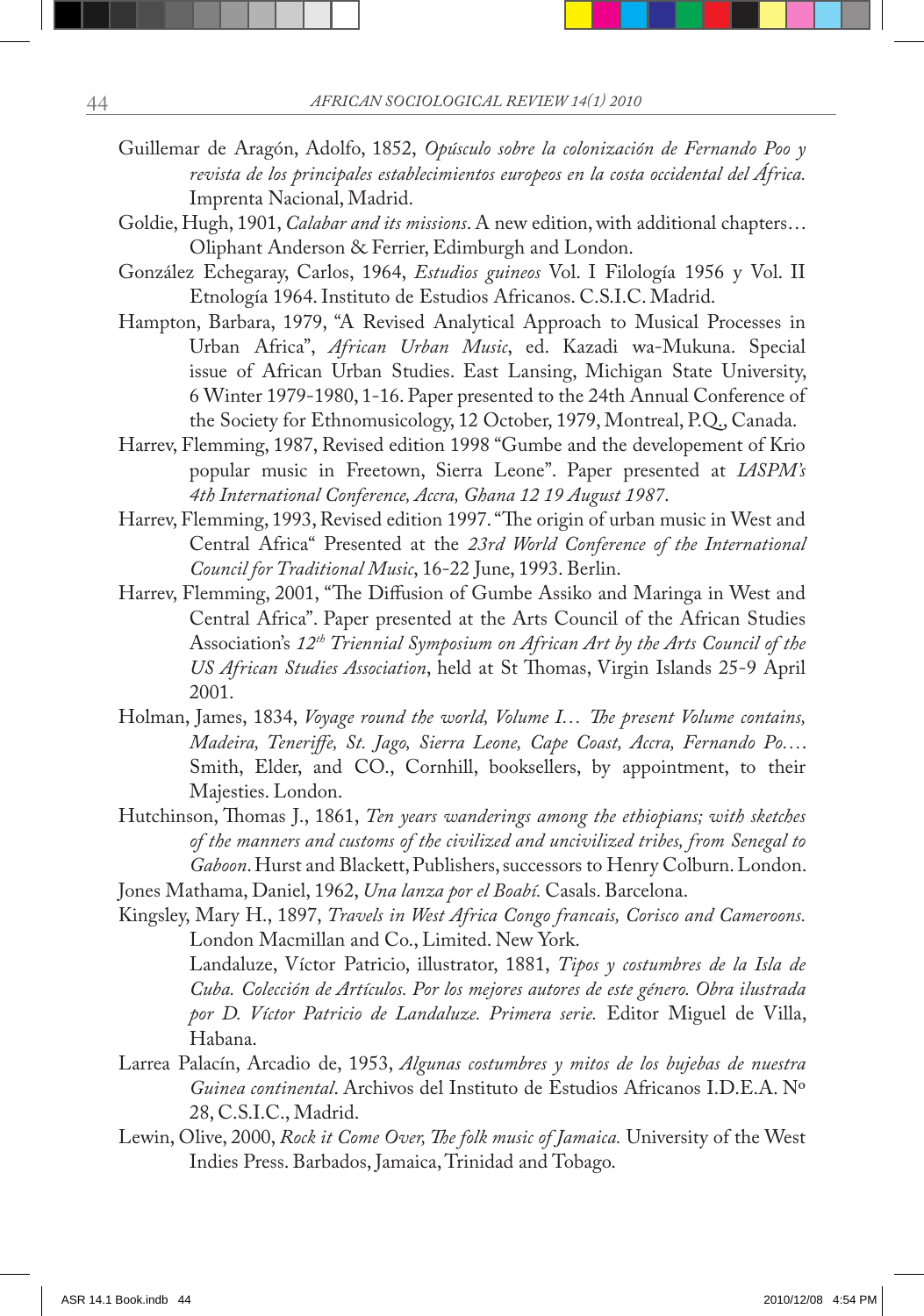- Lipski, John M., 2004, "El español de América y los contactos bilingües recientes". *Revista Internacional de Lingüística Iberoamericana*, Nº 4, 2004.
- Long, Edward, 1774, *The History of Jamaica*. *Or, General Survey of the Antient and Modern State of that Island, with Reflections on its Situation, Settlements, Inhabitants, Climate, Products, Commerce, Laws, and Government*. 3 vols. London, Printed for T. Lowndes, IN Fleet-Street.
- Lynn, Martin, 1984, "Commerce, christianity and the origins of the 'Creóles' of Fernando Po"*. Journal of African History*, 25**,** pp. 257 - 278. Printed in Great Britain. Cambridge.
- Manfredi, Domingo, 1950, *Ischulla La Isla.* C.S.I.C. Instituto de Estudios Africanos. Madrid.
- Martín del Molino, Amador, 1989, *Los Bubi. Ritos y creencias*. Centro Cultural Hispano-Guineano. Malabo.
- Martín del Molino, Amador, 1993, *La ciudad de Clarence. Primeros años de la ciudad de Malabo, capital de Guinea Ecuatorial 1827-1859.* Centro Cultural Hispano-Guineano. Malabo.
- Más, José, 1931, *En el país de los bubi. Escenas de la vida en Fernando Poo.* Segunda edición corregida y aumentada y con un prólogo de D. Miguel de Unamuno Editorial Pueyo, S.L. Primera edición, 1919.
- Miller, Ivor, 2005, **"**Cuban Abakuá Chants, Examining New Linguistic and Historical Evidence for the African Diaspora"**.** En *African Studies Review,* Volume 48. Number 1, April, 2005.
- Miller, Ivor, 2007, **"**Voice of the Leopard, Ivor Miller talks to Ned Sublette" http,//www. afropop.org/multi/interview/ID/116/Ivor+Miller+2007 [8 October 2009].
- Miller, Ivor, L., 2009, *Voice of the Leopard. African Secret Societies and Cuba*. Foreword by Engr. Chief Bassey E. Bassey*.* Caribean Studies Series. Universsity Press of Missisipi/*Jackson.*
- Miranda, Manuel M., 1903, *Memorias de un deportado*. Imprenta La Luz, San José.
- Moreno Moreno, Jose A., 1948, "El Yangüe fernandino". En *Africa*, noviembrediciembre, pp. 83-84.
- Morgades Besari, Trinidad, 2007, "Los criollos fernandino-krios de Guinea Ecuatorial 1ª parte". *El árbol del Centro*. Centro Cultural Español de Malabo. Nº 5. 2007. Guinea Ecuatorial.
- Muñoz y Gaviria, José, 1950, *Tres años en Fernando Poo. Viaje a África por el Vizconde de San Javier*. Editor Urbano Manini. Madrid.
- Navarro, Joaquín J., 1859, *Apuntes sobre el estado de la costa occidental de África y principalmente de las posesiones españolas en el Golfo de Guinea*. Imprenta Nacional. Madrid.
- Ortiz, Fernando, 1995, *Los instrumentos de la música afrocubana. El Ekué.* Editorial Letras Cubanas. La Habana Separata sobre el tambor Ekué, incluido en la 1ª edición de 1952 y en la 2ª edición de 1996.
- Ortiz, Fernando, 1996, *Los instrumentos de la música afrocubana.* Editorial Música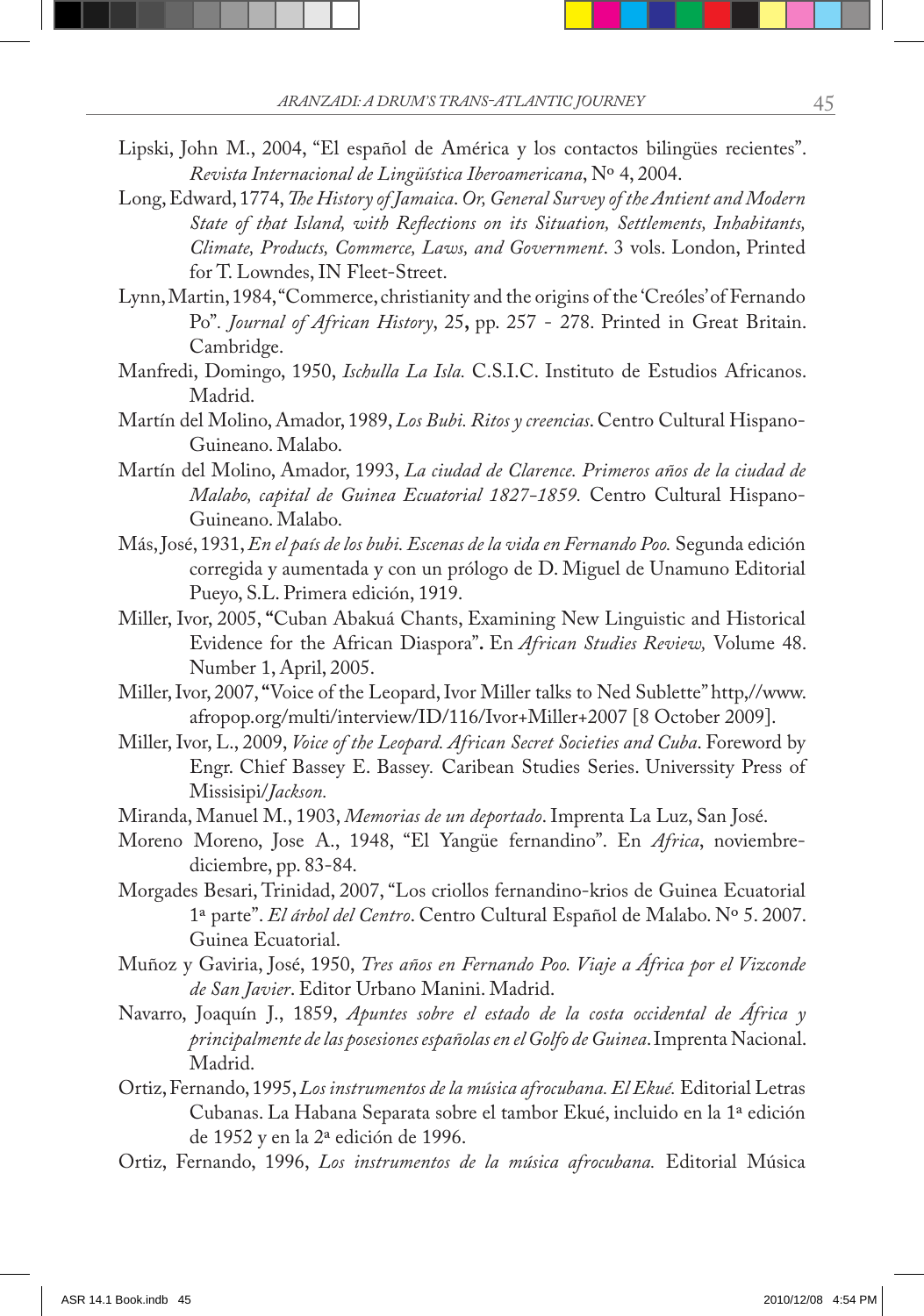Mundana. 2 Vol. Madrid 1996. 1ª Edición, La Habana 1952.

- Panadés García, Fernando**, "**El *dadji* y la trascendencia del sentido de grupo", *Revista Oráfrica*, número 3, abril de 2007. Ceiba Ediciones. Centros culturales españoles de Guinea Ecuatorial. Laboratorio de Recursos Orales. Barcelona.
- Pepper, Herbert, 1958, *Anthólogie de la vie africaine. Congo-Gabon.* Libro que acompaña al triple álbum, 320 C 126/127/128] Disques Ducretet-Thomson, Paris.
- Perrois, Louis, 1979, *Arts du Gabon. Les arts plastiques du Bassin de l'Ogooué*, ed. Arts d'Afrique Noire, Arnouville.
- Rankin, F. Harrison, 1836, *The white man's grave; a visit to Sierra Leone, in 1834*. II. Vol. R. Bentley, London.
- Rentik, Sonja, 2003, K*panlogo Conflict, identity crisis and enjoyment in a Ga drum dance Student*. Thesis of Department of musicology, University of Amsterdam.
- Rios, Juan Miguel de los, 1844, *Memorias sobre las islas africanas de España. Fernando Póo y Annobón*. Premiadas por la Sociedad Económica Matritense. Compañía tipográfica. Madrid.
- Roche y Monteagudo, Rafael, 1908,*La Policía y sus misterios.* Prólogo de R. Conté. La Habana, La Prueba.
- Saluvet, B. Juan, 1930, *Los Deportados a Fernando Póo en 1869. Memoria escrita por una de las víctimas.* Segunda edición. Imp. De Jorge Lauderman. Habana. 1ª Edición, 1892.
- Sibthorpe, A.B.C., 1970, *The History of Sierra Leone*. 4th edition. London Routledge 1st Edition, 1868.
- Sosa Rodriguez, Enrique, 1982, *Los Ñáñigos.* Ediciones Casas de las Américas. La Habana.
- Sosa Rodriguez, Enrique, 1998, "La Leyenda Ñáñiga en Cuba, su valor documental". En *Tebeto*, *Anuario del Archivo Histórico Insular de Fuerteventura*, Nº. 11, 1998, Cabildo de Fuerteventura, Servicio de Publicaciones.
- Sundiata, Ibrahim Kamal, 1972, *The Fernandino, labor and community in Santa Isabel de Fernando Po, 1827-1931*. Northwestern University, Ph.D. History Modern.
- Sundiata, Ibrahim Kamal 1974, "Prelude to scandal. Liberia and Fernando Po", 1880- 1930. In *Journal of African History,* XV, I 1974, pp. 97-112. Printed in Great Britain.
- Sundiata, Ibrahim Kamal, 1996, *From Slaving to Neoslavery. The Bight of Biafra and Fernando Po in the Era of Abolition, 1827-1930*. University of Wisconsin Press, Madison and London.
- Unzueta y Yuste, Abelardo de, 1947: *Historia geográfica de la isla de Fernando Poo.* Madrid: Instituto de Estudios Africanos (I.E.A.), Consejo Superior de Investigaciones Científicas (CSIC), Madrid.
- Usera y Alarcón, Jerónimo M., 1848, *Memoria de la Isla de Fernando Poo.* Imprenta de D. Tomás Aguado. Madrid.
- Valdés Infante, Emilio, 1898, *Cubanos en Fernando Poo. Horrores de la dominación española en 1897 a 1898*. Imprenta El Fígaro. La Habana.